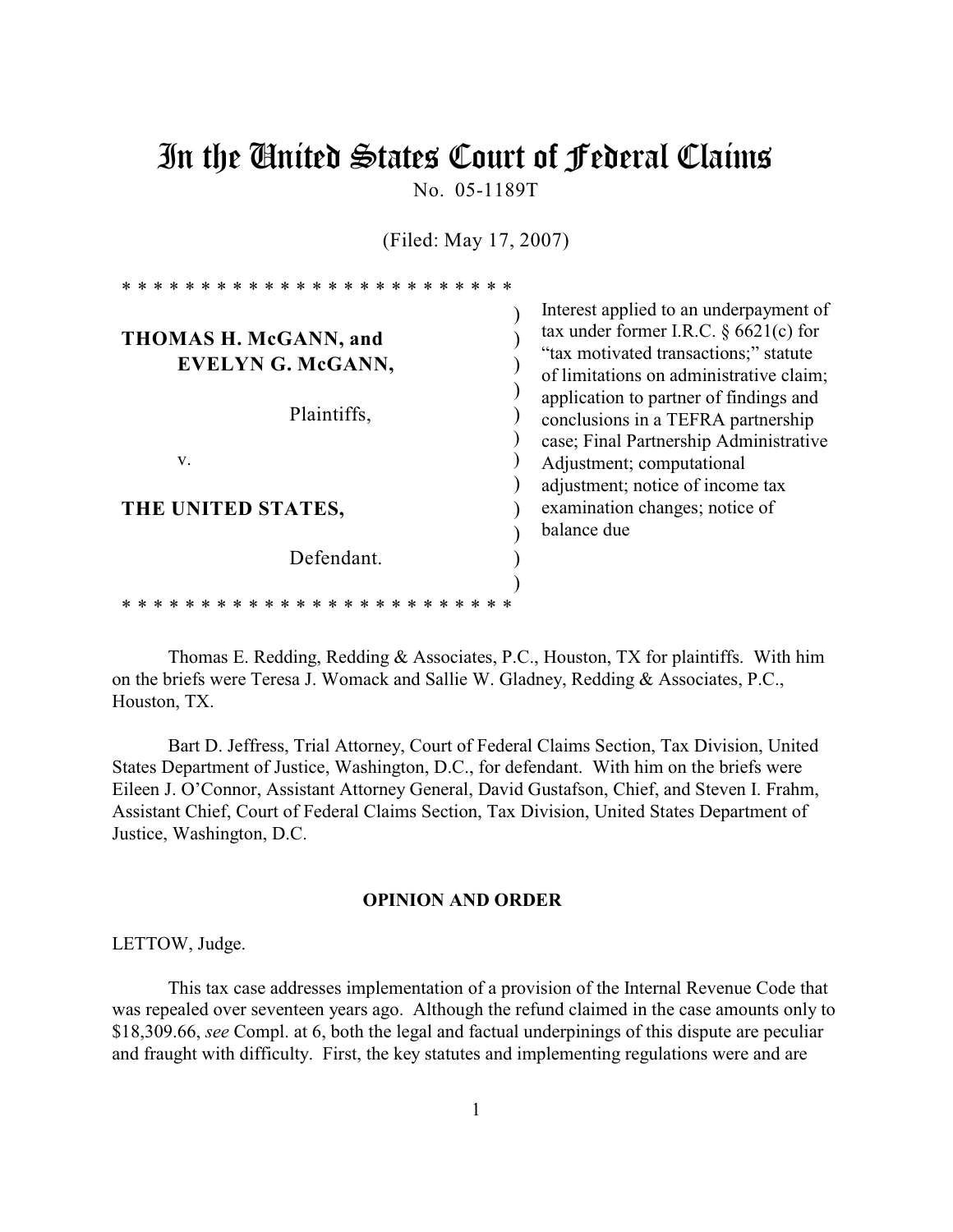written using terms that are contraindicative of the way they have been apparently applied in this instance. Second, a conflict in the decisions of the courts of appeals exists as to the interpretation to be accorded those statutes and regulations. And, third, the notices sent to the taxpayers to trigger their obligation to make payment and then to apply for a refund are contradictory and affirmatively misleading in a respect crucial to this case.

Thomas and Evelyn McGann seek a refund of interest they were assessed by the Internal Revenue Service ("IRS," "the Service," or "the government") after the conclusion of proceedings before the United States Tax Court involving a partnership in which Mr. McGann was an indirect partner. The interest rate ultimately applied was not the interest rate typically pertinent to an underpayment of tax in accord with 26 U.S.C. ["I.R.C."]  $\S\S 6601(a)$  and  $6621(a)(2)$  but instead was 120 percent of the regular underpayment rate, as provided by former I.R.C. § 6621(c) for "tax motivated transactions."<sup>1</sup> The government has moved to dismiss Mr. and Mrs. McGann's complaint for want of subject matter jurisdiction, arguing that they failed to file their claim with the IRS within the time prescribed by statute.

On December 19, 1989, Congress passed the Omnibus Budget Reconciliation Act of 1989, Pub. L. No. 101-239, 103 Stat. 2106, Section 7721(b) of which repealed I.R.C. § 6621(c). *See* 103 Stat. at 2399. However, this repeal only applied to "returns the due date for which (determined without regard to extensions) is after December 31, 1989." Pub. L. No. 101-239, § 7721(c), 103 Stat. at 2400; *see also Weiner v. United States*, 389 F.3d 152, 159 n.7 (5th Cir. 2004). As a consequence, notwithstanding the repeal, Congress provided that interest at the higher "tax motivated transaction" rate would continue to accrue after 1989 if the underlying "tax motivated transaction" occurred in a tax year for which the initial due date for the tax return was on or before December 31, 1989.

 $1$ On July 18, 1984, as part of the Tax Reform Act of 1984, Pub. L. No. 98-369, 98 Stat. 494, Congress amended the Internal Revenue Code to provide that interest owed to the government accruing after December 31, 1984, relating to "any substantial underpayment attributable to tax motivated transactions" would be at this higher interest rate. *See* Pub. L. No. 98-369*,* § 144, 98 Stat. at 682-84 (initially codified at I.R.C. § 6621(d), later redesignated as § 6621(c) by the Tax Reform Act of 1986, Pub. L. No. 99-514, § 1511(c)(1)(A), 100 Stat. 2085, 2744, and then subsequently repealed by Omnibus Budget Reconciliation Act of 1989, Pub. L. No. 101-239, § 7721(b), 103 Stat. 2106, 2399). The 1984 Act identified certain "tax motived transactions" and authorized the Treasury Secretary to identify additional "tax motivated transactions" by regulation. *See* Pub. L. No. 98-369, § 144(a), 98 Stat. at 683. This addedinterest provision was both prospective and retroactive in nature: the higher rate was applicable to interest accruing after December 31, 1984, attributable to an underpayment of tax due because of a "tax motivated transaction" whether or not the "tax motivated transaction" occurred before or after enactment. *See generally Demos v. Commissioner*, 68 T.C.M. (CCH) 209 (1994); *see also Kennedy v. Commissioner*, 876 F.2d 1251, 1256 (6th Cir. 1989); *De Martino v. Commissioner*, 862 F.2d 400, 408-09 (2d Cir. 1988).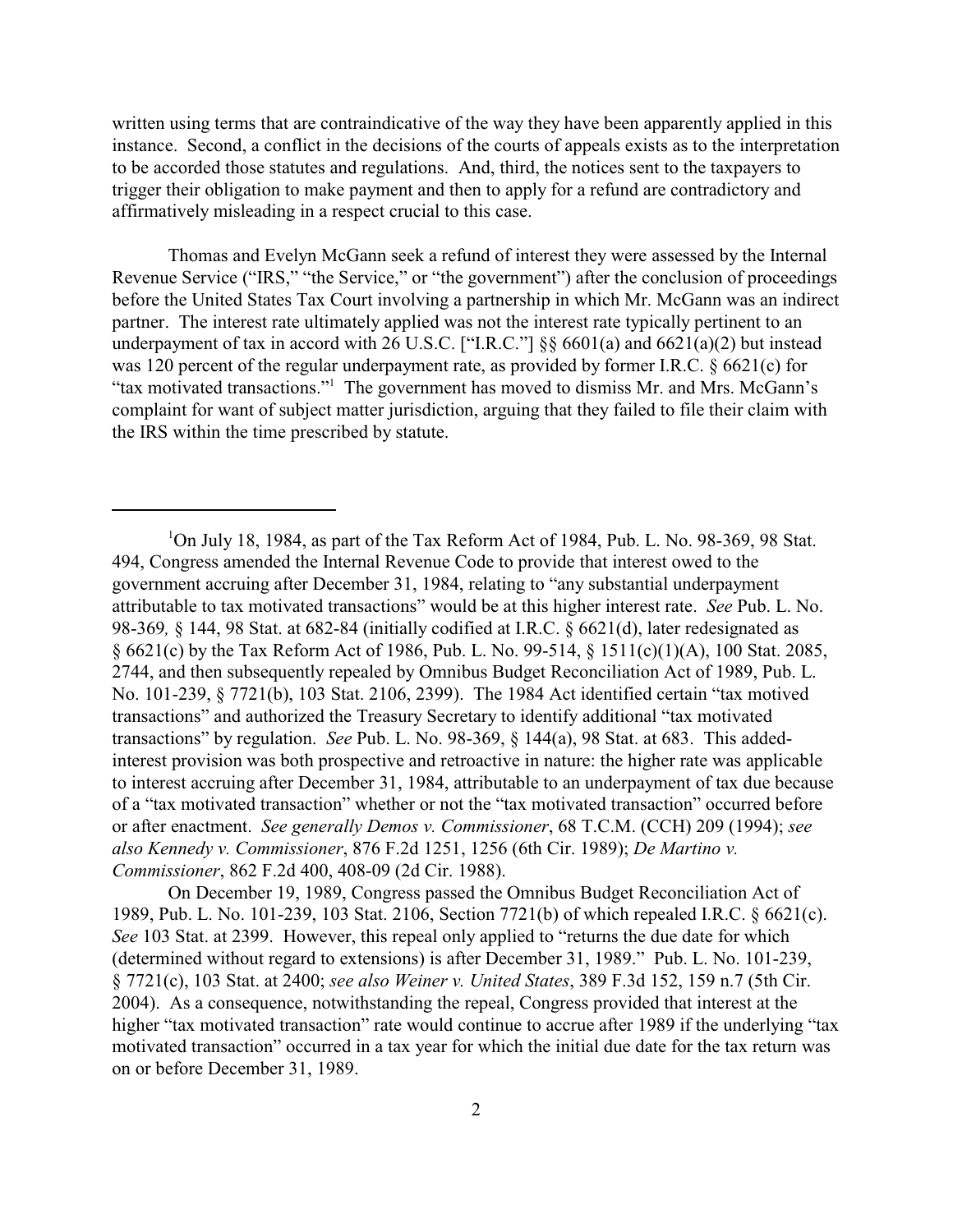The resulting question of the applicable statute of limitations focuses largely on procedures for resolving the tax returns of partnerships instituted by the Tax Equity and Fiscal Responsibility Act of 1982, Pub. L. No. 97-248, 96 Stat. 324, 648-671 ("TEFRA") (codified in scattered sections of the I.R.C., including especially §§ 6221-6234). *See generally Keener v. United States*, \_\_ Fed. Cl. \_\_, 2007 WL 1180476, at \*2-4 (Apr. 18, 2007) (describing the TEFRA procedures).

# **Background**<sup>2</sup>

During tax year 1983, Mr. McGann was a general partner in the George Walueff & Thomas McGann Partnership ("Walueff & McGann"), which partnership was in turn a limited partner in Drake Oil Technology Partners ("Drake Oil"). Compl. ¶ 6; Def.'s Mot. to Dismiss ("Def.'s Mot."), App. B, Ex. 1 at B-1 (1983 Schedule K-1); Hr'g Tr. 68:17-25 (Jan. 29, 2007). Drake Oil was one of seven Denver-based limited partnerships that were related to the so-called Elektra Hemisphere tax shelter investments. *See Vulcan Oil Tech. Partners v. Commissioner*, 110 T.C. 153, 154, 164 n.1 (1998), *aff'd sub nom. Drake Oil Tech. Partners v. Commissioner*, 211 F.3d 1277 (10th Cir. 2000) (Table, text in Westlaw). Drake Oil reported an ordinary loss of \$19,698,934, including \$23,198,105 of ordinary deductions, on its 1983 Form 1065 (Return of Partnership Income). See Pls.' Supp., Ex. A at A-13 (Form 4605-A (Examination Changes)).<sup>3</sup> The McGanns timely filed their 1983 joint individual income tax return on which they reported an ordinary loss of \$14,696, Mr. McGann's distributive share of the loss from Drake Oil as "passed through" Walueff & McGann to him. Compl. ¶ 5; Def.'s Mot., App. B, Ex. 1 at B-1 (1983 Schedule K-1), Ex. 2 at B-6 (Form 886-A).

The IRS conducted an examination of Drake Oil for tax year 1983. *See* Pls.' Supp., Ex. A at A-11 (Notice of Final Partnership Administrative Adjustment ("FPAA") from IRS to Drake Oil (Apr. 6, 1987)). The IRS ultimately disallowed all the deductions Drake Oil reported on its return, *see id*. at A-18 (FPAA, Schedule of Deductions), and on April 6, 1987, the IRS mailed Drake Oil's tax matters partner the notice of FPAA, identifying the adjustments the IRS had determined for Drake Oil's 1983 tax year. *Id*. at A-11 (FPAA), A-54 to A-55 (Resp't's Mot. to Dismiss ¶ 2) (*Vulcan Oil*, No. 21530-87) (T.C. Dec. 20, 1001) ("*Vulcan Oil* Dismissal Mot.")). The FPAA listed a number of reasons for the disallowance, including that "[i]t has not been

<sup>&</sup>lt;sup>2</sup>The recitations that follow do not constitute findings of fact by this court. Rather, the recited factual elements have been taken from the parties' filings and are either undisputed, except where a factual controversy is explicitly noted, or are alleged and assumed to be true for purposes of the pending motions.

*But see* Pls.' Supp., Ex. A at A-69 (Order and Order of Dismissal and Decision, *Vulcan* <sup>3</sup> *Oil*, No. 21530-87 (T.C. June 13, 2002)) (showing that a net loss of \$20,008,710 was originally reported). *See also* Pls.' Supp., Ex. A at A-53 (Resp't's Mot. to Dismiss at 6, *Vulcan Oil*, No. 21530-87 (T.C. Dec. 20, 2001) (same). The difference in these amounts is not material to the factual and legal issues in the case.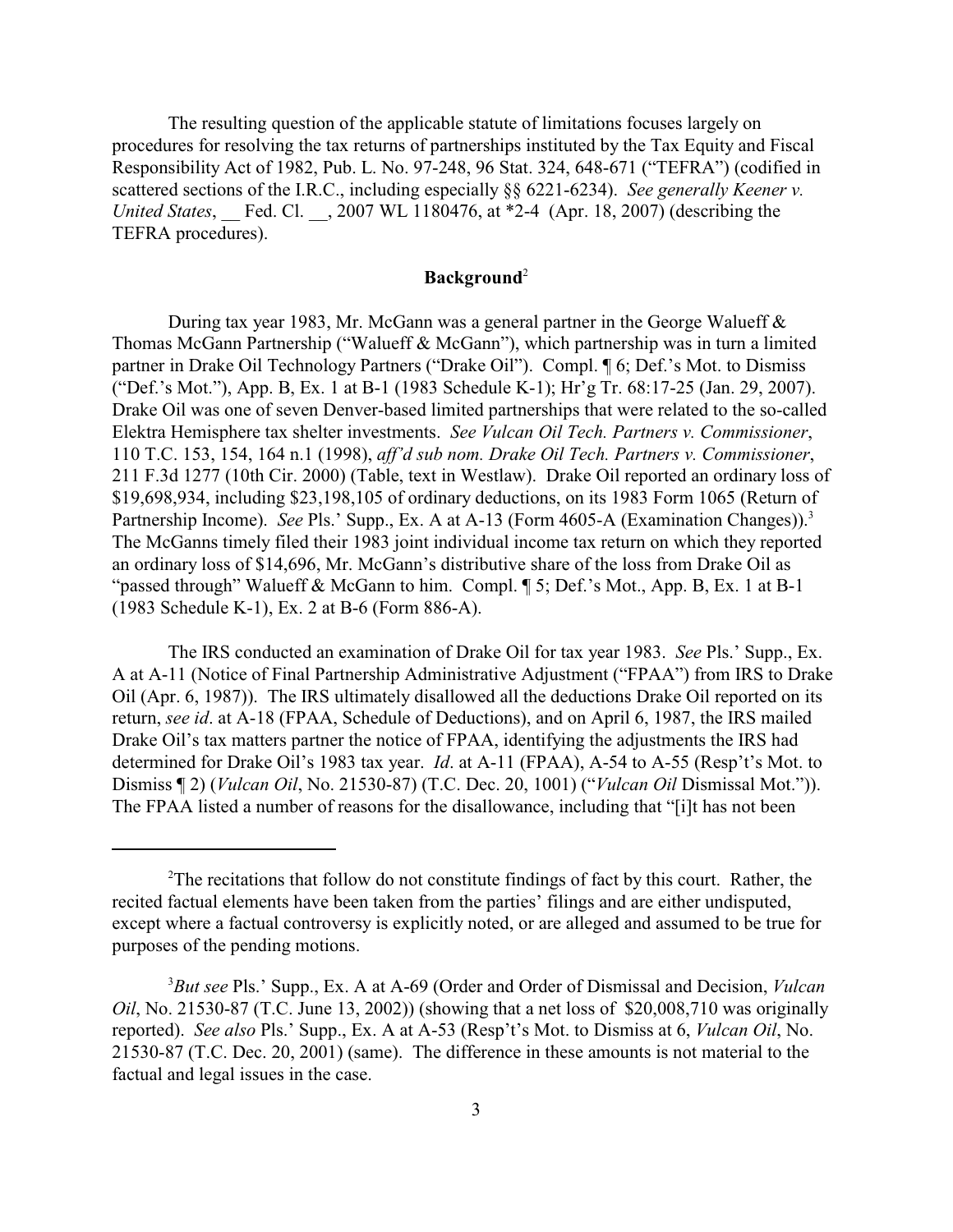established that the claimed deductions originated in a trade or business or in a transaction entered into for profit." *Id*. at A-15 (FPAA, Explanation of Adjustments).

On July 2, 1987, an authorized representative of Drake Oil's tax matters partner filed a petition in the United States Tax Court, seeking review of the IRS's determinations as set forth in the FPAA. Def.'s Mot., App. B, Ex. 4, at B-12 (Petition, *Vulcan Oil*, No. 21530-87 (T.C. July 2, 1987)); Pls.' Supp., Ex. A at A-55 (*Vulcan Oil* Dismissal Mot. ¶ 3). That proceeding in the Tax Court also involved the six other partnerships that had a reporting position in the same or similar transactions as those pertinent to Drake Oil and that also had been adjusted by the IRS. *See* Pls.' Supp., Ex. A at A-54 (*Vulcan Oil* Dismissal Mot. ¶ 2); Pls.' Resp. at 4.

After preliminary proceedings respecting the ability to enter into consistent settlement agreements, *see Vulcan Oil*, 110 T.C. at 153-54, no tax matters partner could be identified who was willing to serve in that capacity. Pls.' Supp., Ex. A at A-62 (*Vulcan Oil* Dismissal Mot. ¶ 27). On December 20, 2001, the IRS filed in the Tax Court a motion to dismiss the case involving the seven related partnerships, including Drake Oil, for the 1983 tax year. *Id*. at A-52 (*Vulcan Oil* Dismissal Mot.). That motion was based on the lack of prosecution of the case by any tax matters partner. *Id*. at A-61 to A-63 (*Vulcan Oil* Dismissal Mot. ¶¶ 24-29). The IRS's motion recited that "proposed adjustments to partnership items in this case . . . have been computed based on I.R.C. § 183 in accordance with the opinion in *Krause*." *Id*. at A-65 (*Vulcan Oil* Dismissal Mot. ¶ 34). The case to which reference was made, *Krause v. Commissioner*, 99 T.C. 132 (1992), *aff'd sub nom*. *Hildebrand v. Commissioner*, 28 F.3d 1024 (10th Cir. 1994), had been a lead case in the Tax Court to address similar issues.<sup>4</sup> For Drake Oil, the proposed adjustment would have disallowed ordinary deductions in the amount of \$21,556,521 but treated as proper \$1,641,584 of the ordinary deductions originally claimed by Drake Oil in 1983. *See* Pls.' Supp., Ex. A at A-53 (*Vulcan Oil* Dismissal Mot. at 6). On June 13, 2002, the Tax Court granted the IRS's motion and dismissed the case. *Id*. at A-68 (Order and Order of Dismissal and Decision, *Vulcan Oil*, No. 21530-87 (T.C. June 13, 2002) ("*Vulcan Oil* Dismissal Order")). The

<sup>&</sup>lt;sup>4</sup>In *Krause*, the Tax Court had reviewed adjustments made by the IRS to the tax returns of an individual taxpayer, Gary E. Krause, for tax years 1982 and 1983, the returns of other individual taxpayers for the years 1980, 1981, and 1982, and the returns of two so-called "Wichita Partnerships," Technology Oil and Gas Associates 1980 and Barton Enhanced Oil Production Income Fund, for the 1982 and 1983 tax years. 99 T.C. at 132-34. At issue in *Krause* were claimed losses and deductions of partnerships that had engaged in similar transactions as Drake Oil. In *Krause*, the Tax Court concluded that losses of the partnerships would be disallowed under I.R.C. § 183, and accrued interest deductions would be disallowed due to the non-genuine nature of the underlying debt obligations. *Krause*, 99 T.C. at 176. In addition, the Tax Court concluded that in engaging in the pertinent transactions, the partnerships did not have "actual and honest profit objectives." *Id*. at 178. Accordingly, the individual taxpayer-petitioners in *Krause* were held liable for increased interest under former I.R.C. § 6621(c), but not for additions to tax and interest for negligence. *Id*. at 177-80.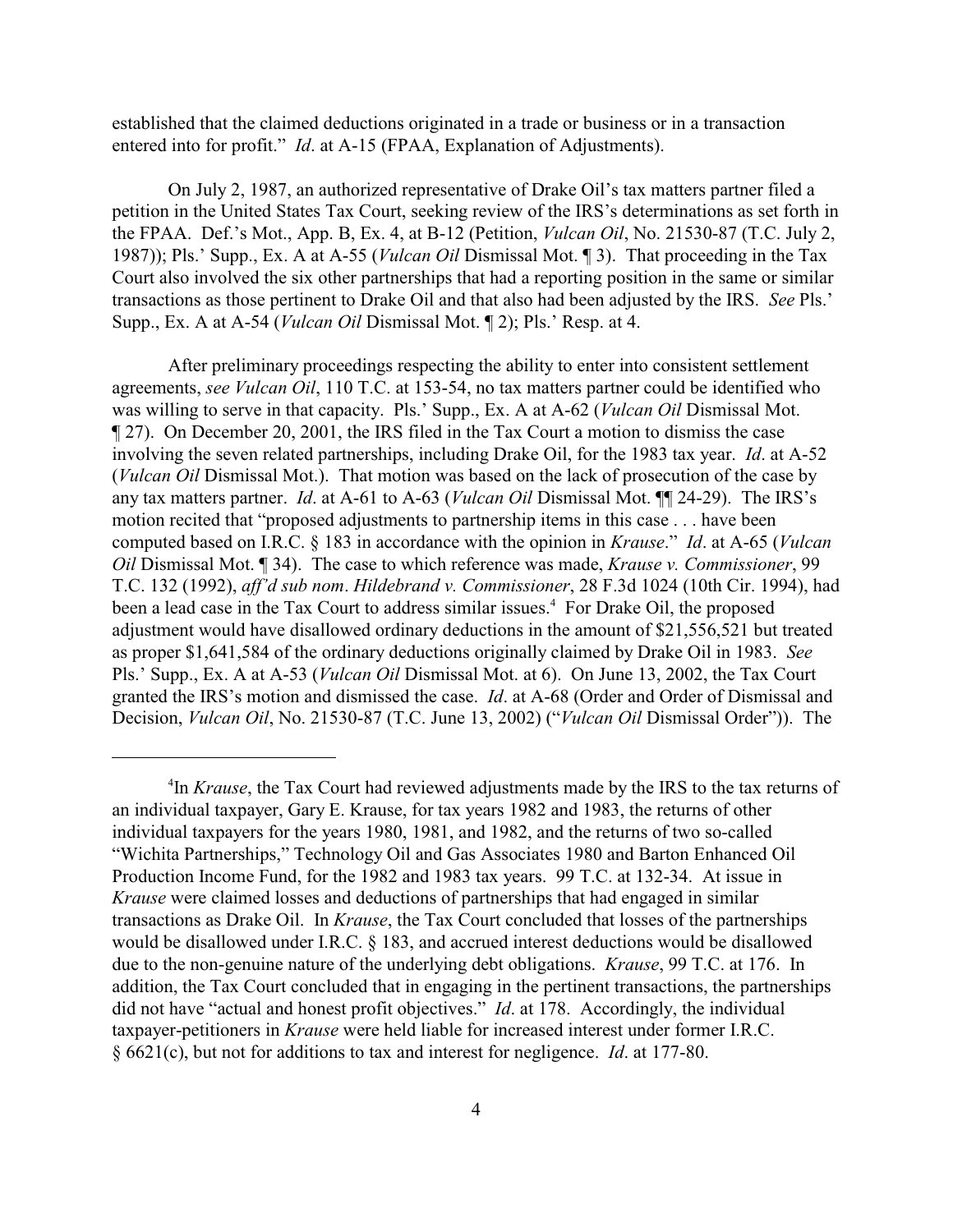adjustment ordered by the Tax Court for Drake Oil's 1983 return was identical to that requested by the IRS in its motion to dismiss. *Compare id*. at A-69 (*Vulcan Oil* Dismissal Order at 6), *with id*. at A-53 (*Vulcan Oil* Dismissal Mot. at 6).

On February 28, 2003, the IRS mailed Mr. and Mrs. McGann a letter transmitting Form 4549A, Income Tax Examination Changes, and Form 886-A, Explanation of Items. Def.'s Mot., App. B, Ex. 2 at B-3 to B-6. These materials notified Mr. and Mrs. McGann that the IRS was making adjustments to their 1983 income tax return "based on the Tax Court decision, Docket #21530-87, from the partnership, George C Walueff." *Id*. at B-4 and B-5 (Form 4549A). Among other things, Mr. and Mrs. McGann were informed that their return was being adjusted to show an increase of \$25,888 in ordinary income and a resulting increase in their tax liability of \$8,620. *Id*. at B-4 (Form 4549A). The Form 4549A listed the increase in tax as "attributable [to] Tax Motivated Transactions [for which] TMT interest will accrue and be assessed at 120% of underpayment rate in accordance with IRC 6621(c)." *Id*. at B-5. However, it also showed "0.00" as the amount of "TMT Interest – computed 03/22/2003 on TMT underpayment." *Id*.

On March 11, 2003, the IRS received a payment of \$8,620 from Mr. and Mrs. McGann. Def.'s Mot. App. B, Ex. 3 at B-8 (Form 4340 (Certificate of Assessments, Payments, and Other Specified Matters)).

Thereafter, on March 24, 2003, the IRS mailed Mr. and Mrs. McGann each a notice requesting payment in the total amount of \$66,095.04, said to be comprised of \$8,620.00 related to the "increase in tax because of examination action" and \$57,475.04 in "interest charged." Pls.' Resp., App. B at B-1 ("Notice of Balance Due"). The notice bore a partially handwritten notation that "[c]redit of \$8,620.00 is being applied to your account. Your new balance due is \$57,475.04." *Id*. at B-3 (Notice of Balance Due). The Notice of Balance Due stated that "the penalty and interest charges on your account are explained on the following pages." *Id*. at B-2 (all capital letters in original). It referred to the \$57,475.04 as "interest – IRC Section 6601," *id*. (all capital letters in original), and stated "the interest rates on underpayment and overpayment of taxes are as follows," then listing the standard interest rates for underpayments applicable under I.R.C.  $\S\S 6621(a)(1)$  and  $6621(a)(2)$  for the time periods from October 1, 1988, through January 1, 2003, but not referring to the enhanced interest specified in former I.R.C. § 6621(c). *Id*. (all capital letters in original).<sup>5</sup>

Arithmetically, the stated interest amount of \$57,475.04 could not have been derived from the interest rate or interest period stated in the notice. Instead, the IRS appears actually to have calculated the interest due on the underpayment by (1) starting four and one-half years prior to the stated date, *i.e.*, on April 16, 1984, not October 1, 1988, (2) ending on March 24, 2003, and

<sup>&</sup>lt;sup>5</sup>I.R.C. § 6621(a)(2) establishes the standard underpayment rate by reference to I.R.C. § 6621(b). Specifically, "[t]he underpayment rate established under this section shall be the sum  $of - (A)$  the Federal short-term rate determined under subsection (b), plus (B) 3 percentage points." I.R.C. § 6621(a)(2).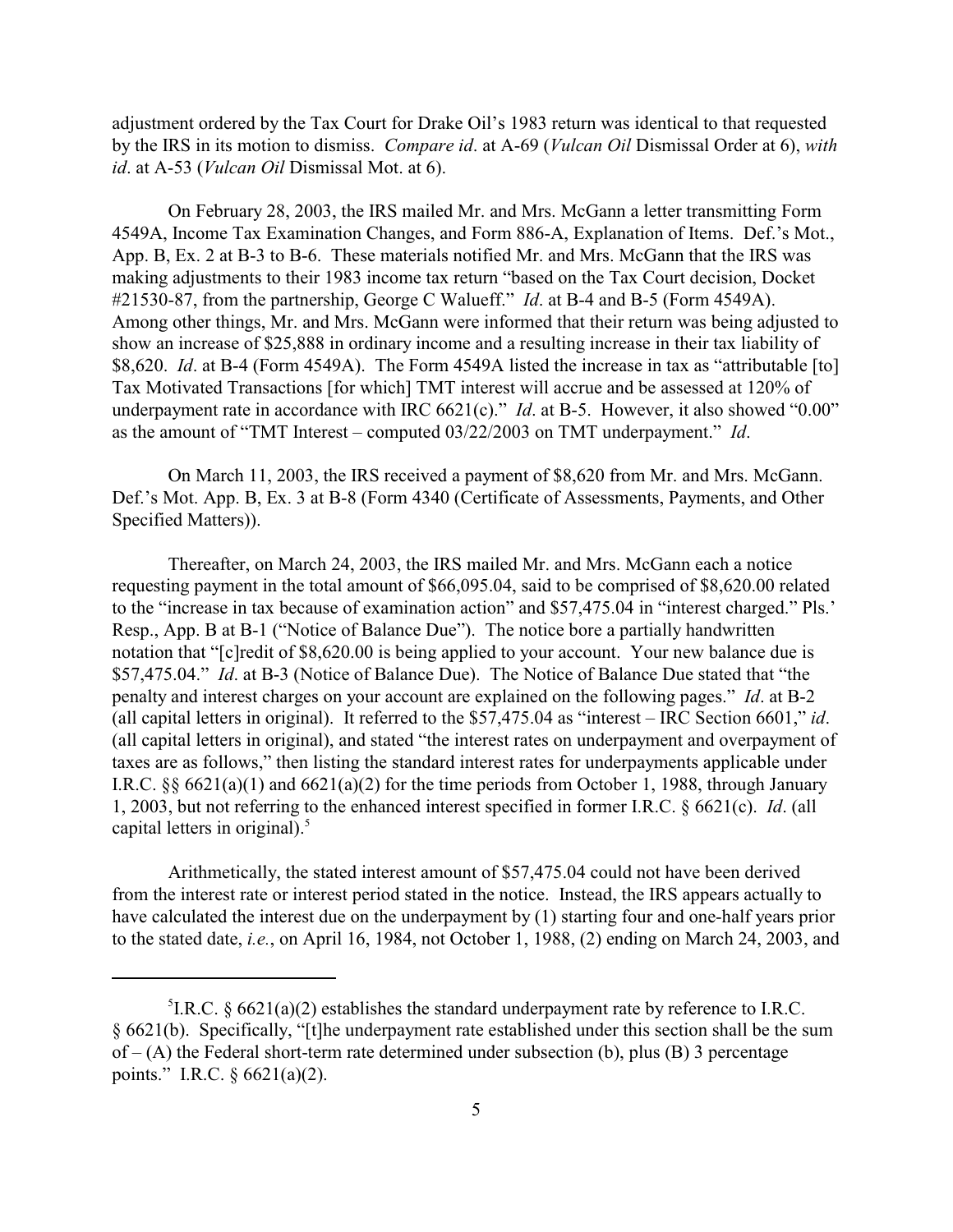(3) using the higher interest rates established by the former § 6621(c) for interest accruing after 1984, not the standard underpayment rates established by  $\S 6621(a)(2)$ . Def.'s Reply App. A, Ex. 5 at A-27 to A-28. Mr. and Mrs. McGann aver that "[t]he IRS never mailed [them] any notice of how it computed the [former] § 6621(c) penalty rate of interest it imposed on them." Pls.' Resp. at 22 (emphasis omitted).

On April 14, 2003, Mr. and Mrs. McGann submitted a payment of \$17,312.79, plus a Form 843 (Claim for Refund and Request for Abatement) and a Form 1040X (Amended U.S. Individual Income Tax Return) for the 1983 tax year. Def.'s Mot., App. B, Ex. 3 at B-9 (Form 4340); Pls.' Supp., Ex. A at A-9; Def.'s Reply, App. A, Ex. 4 at A-17, Ex. 5 at A-19 to A-21, Ex. 7 at A-33 to A-35.<sup>6</sup>

A week later, on April 21, 2003, the IRS recorded a payment of \$40,162.25 from Mr. and Mrs. McGann, who thus paid the full amount sought by the IRS. *See* Def.'s Mot., App. B, Ex. 3 at B-9; Pls.' Supp., Ex. A at A-9.

Two years later, on April 15, 2005, Mr. and Mrs. McGann filed a refund claim with the IRS, seeking a refund of \$18,309.66, the difference between the interest attributable to the enhanced rate of interest under former  $\S 6621(c)$  and the standard interest rate for underpayments under I.R.C. § 6621(a)(2). Pls.' Supp., Ex. A at A-1 (Form 843), A-97 (Certified Mail Receipt (Apr. 15, 2005)). Failing to receive a response to this claim, Mr. and Mrs. McGann filed their complaint in this court on November 10, 2005. Compl. ¶ 11; *see* I.R.C. § 6532(a)(1) (taxpayer

<sup>&</sup>lt;sup>6</sup>On the Form 843, Mr. and Mrs. McGann requested that the IRS abate interest under I.R.C. § 6404(e), asserting that interest accruing after December 31, 1994, was attributable to an unreasonable delay by the IRS "in performing a ministerial act." Def.'s Reply, App. A, Ex. 5 at A-21 (Form 843). Specifically, Mr. and Mrs. McGann contended "[t]he preparation and issuance of a report of Income Tax Examination Changes following the *Krause* [decision] is . . . a ministerial act." *Id*. With the Form 1040X, Mr. and Mrs. McGann requested a refund based on a purported "error [made by the IRS] in calculating the adjustment on Line 1a of Form CG-4549A." Def.'s Reply, App. A, Ex. 7 at A-35 at DX 7 (Form 1040X). They asserted that "the listed adjustment to Schedule E," where ordinary income and losses from partnerships would be reported, "was in the amount of \$25,888.00," but "the deduction [originally] claimed on [the] 1983 Schedule E was only \$14,696.00." *Id*. The payment of \$17,312.79 represented the amount of additional tax Mr. and Mrs. McGann then believed the IRS should have assessed them after the partnership examination, plus the interest that would have accrued at the rates specified in I.R.C. § 6621(a)(2) through December 31, 1984, and at the rates specified in former I.R.C. § 6621(c) from January 1, 1985, through December 31, 1994. *See* Def.'s Reply, App. A, Ex. 5 at A-29 to A-30 (Interest and Penalty Detail Report), Ex. 7 at A-35 (Form 1040X, Explanation of Changes to Income, Deductions, and Credits); Rev. Rul. 2007-16, 2007-13 I.R.B. 807 (providing interest rates applicable under I.R.C. § 6621 since 1975). Mr. and Mrs. McGann have not pursued those claims in the instant suit.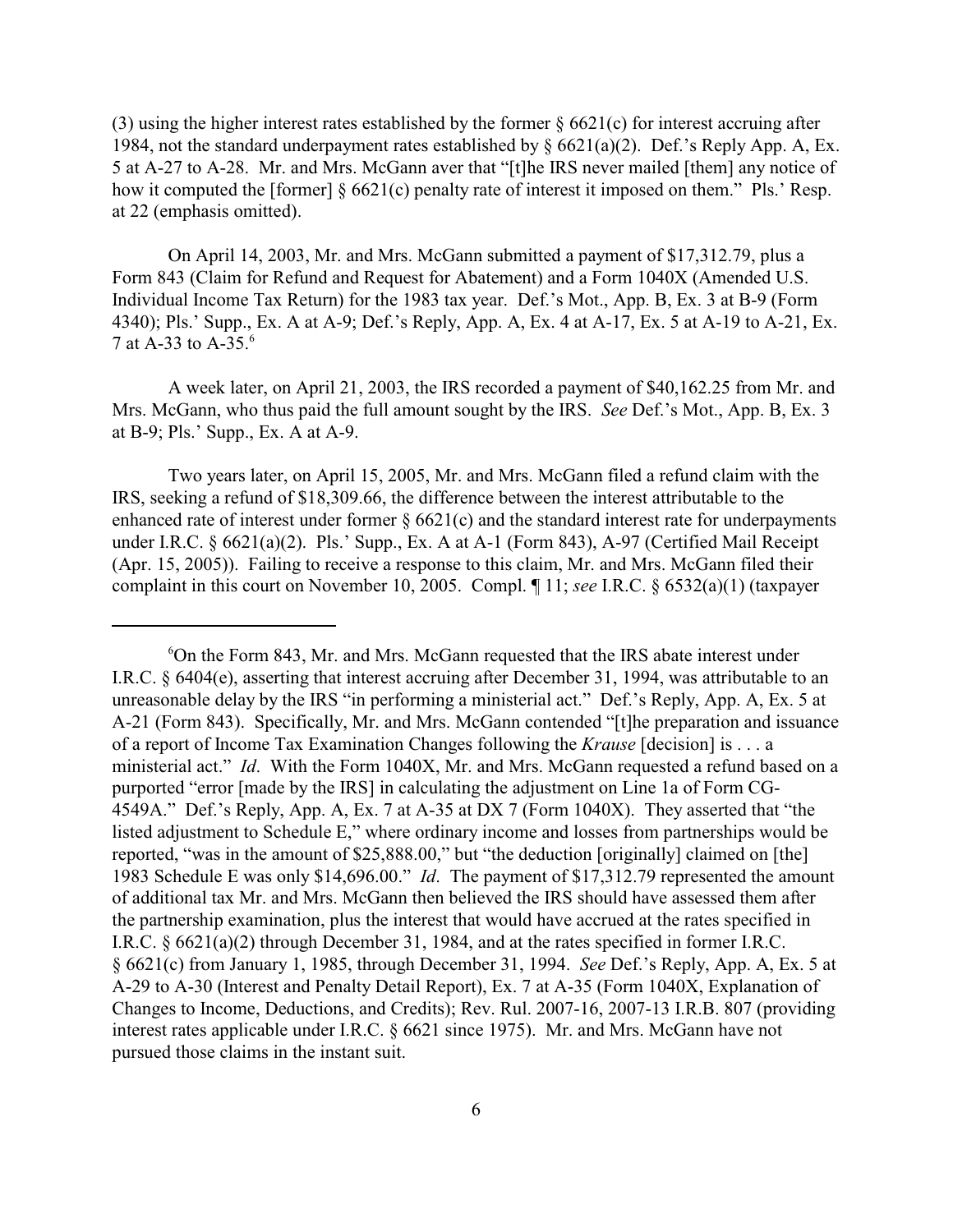required to wait six months before filing tax refund suit unless claim disallowed earlier); *Hamzik v. United States*, 64 Fed. Cl. 766, 768 (2005).

#### **JURISDICTION**

As plaintiffs, Mr. and Mrs. McGann bear the burden of establishing that the court has subject matter jurisdiction over their claim. *McNutt v. General Motors Acceptance Corp. of Ind.*, 298 U.S. 178, 189 (1936); *Reynolds v. Army & Air Force Exch. Serv.*, 846 F.2d 746, 748 (Fed. Cir. 1988). Through the Tucker Act, Congress has conferred on this court "jurisdiction to render judgment upon any claim against the United States founded either upon the Constitution, or any Act of Congress or any regulation of an executive department, or upon any express or implied contract with the United States, or for liquidated or unliquidated damages in cases not sounding in tort." 28 U.S.C. § 1491(a)(1). This grant includes a suit seeking a refund of taxes. *See Eastport S.S. Corp. v. United States*, 372 F.2d 1002, 1007 (Ct. Cl. 1967), *abrogated in part on other grounds by Malone v. United States*, 849 F.2d 1441, 1444-45 (Fed. Cir. 1988). With very limited exceptions, tax cases in this court and district courts are purely refund suits. *Cf*. 28 U.S.C. § 1346(a)(1) (providing that district courts shall have jurisdiction concurrent with that of this court to consider tax-refund suits)."Where the principal tax deficiency has not been paid in full, such tax refund claims are dismissed." *Shore v. United States*, 9 F.3d 1524, 1526 (Fed. Cir. 1993).

Before a tax refund claim can be considered by a court, it must first be filed with the IRS within applicable time limitations. *See* I.R.C. § 7422(a); *see also United States v. Dalm*, 494 U.S. 596, 602 (1990) (claim for refund must be filed within time limits of I.R.C. § 6511(a)); *Sun Chemical Corp. v. United States*, 698 F.2d 1203, 1206 (Fed. Cir. 1983) ("a *timely*, sufficient claim for refund is a jurisdictional prerequisite to a refund suit") (emphasis added)); *Minehan v. United States*, 75 Fed. Cl. 249, 254 (2007) (claim for refund must be filed within time limits of I.R.C.  $\S 6511(a)$ .<sup>7</sup> Mr. and Mrs. McGann manifestly filed a request for refund with the IRS, but the government asserts that Mr. and Mrs. McGann failed timely to file their request. *See* Def.'s Mot. at 12-15. The identification of the applicable time limitation for filing their refund request and the determination of when, and indeed whether, that limitation began to run govern the disposition of the government's motion to dismiss.

 $\text{7}$ Section 7422(a) provides:

I.R.C. § 7422(a).

No suit or proceeding shall be maintained in any court for the recovery of any internal revenue tax alleged to have been erroneously or illegally assessed or collected, or of any penalty claimed to have been collected without authority, or of any sum alleged to have been excessive or in any manner wrongfully collected, until a claim for refund or credit has been duly filed with the Secretary [of the Treasury], according to the provisions of law in that regard, and the regulations of the Secretary established in pursuance thereof.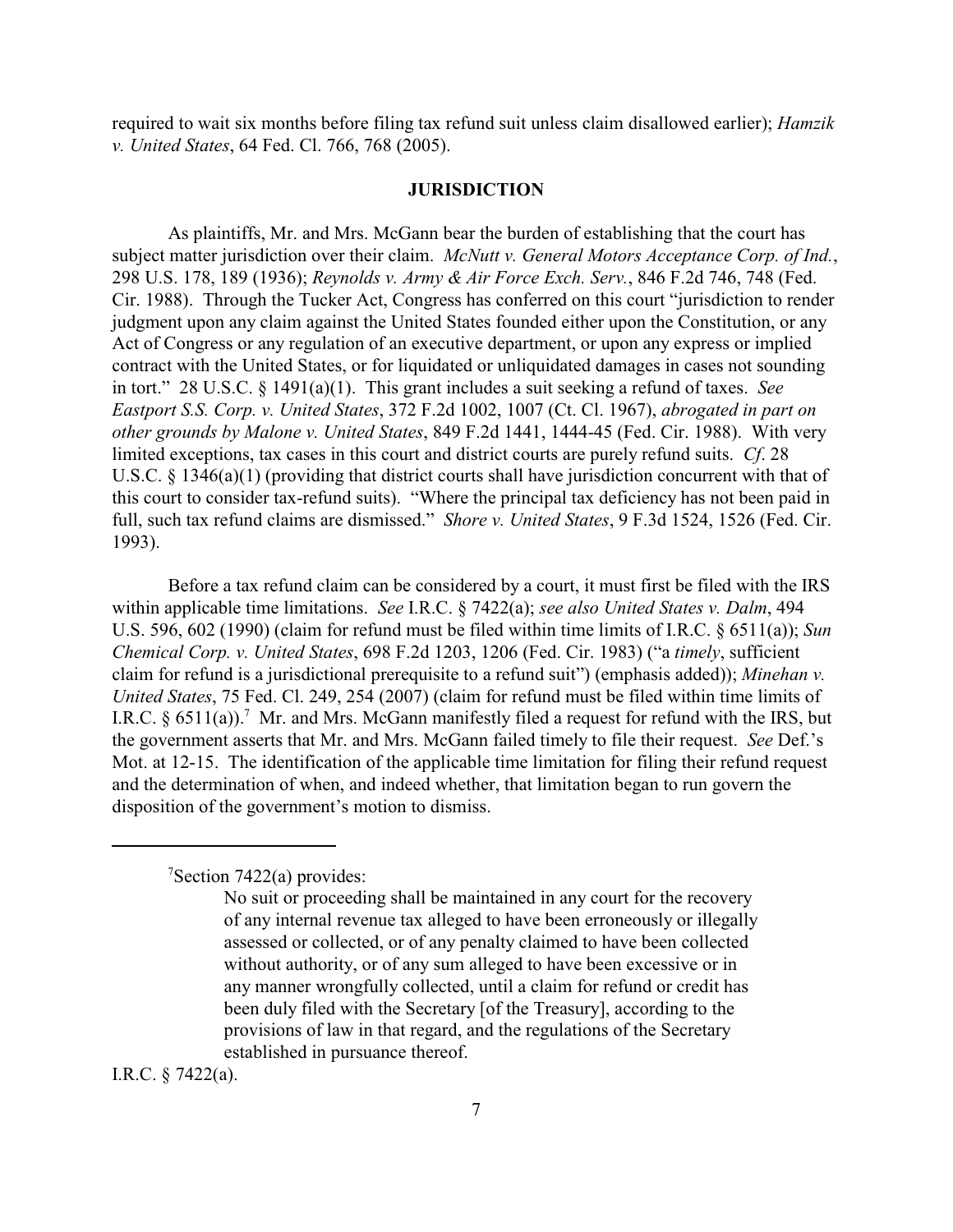#### **ANALYSIS**

Several statutes of limitation are candidates for application in this case. As a general matter, the possibilities are constrained and delineated by the TEFRA procedures for applying to individual partners the results of proceedings involving partnership tax returns. Under TEFRA procedures, "partnership items" are resolved at a partnership-level proceeding and, with limited exceptions, may not be contested in a refund suit. I.R.C. §§ 6221, 7422(h); *see Prochorenko v. United States*, 243 F.3d 1359, 1363 (Fed. Cir. 2001); *Keener*, \_\_ Fed. Cl. at \_\_, 2007 WL 1180476, at \*3.<sup>8</sup> By contrast, nonpartnership items are resolved at the individual-partner level. *See Crnkovich v. United States*, 202 F.3d 1325, 1328-29 (Fed. Cir. 2000). A further category of items falls between these two poles. "Affected items" are hybrids that depend upon a partnership-level determination but also have a nonpartnership aspect. *See*, *e.g.*, *Keener*, \_\_ Fed. Cl. at \_\_, 2007 WL 1180476, at \*5 (citing *Katz v. Commissioner*, 335 F.3d 1121, 1124 (10th Cir. 2003); *GAF Corp. & Subs. v. Commissioner*, 114 T.C. 519, 528 (2000); Arthur B. Willis, John S. Pennell & Philip F. Postlewaite, *Partnership Taxation* ¶ 20.02[4][c] (6th ed. 1999)).

The government contends that the claim filed by Mr. and Mrs. McGann relates to computational adjustments to individual tax returns due to partnership items and thus that the relatively short six-month time limitation for seeking refunds of I.R.C.  $\S$  6230(c)(2)(A) applies. Def.'s Mot. at 12.<sup>9</sup> That provision is triggered by a "notice of computational adjustment" and requires a taxpayer to file his or her refund claim with the IRS "within 6 months after the day on which the Secretary mails the notice of computational adjustment to the partner." I.R.C.  $§ 6230(c)(2)(A).$ 

Mr. and Mrs. McGann argue that the limitation period of I.R.C.  $\S 6230(c)(2)(A)$  does not apply and that the court should instead look to I.R.C. § 6511(a) for the applicable statute of limitations. Pls.' Resp. at 31. Section 6511(a) provides that a refund claim must be filed within

<sup>9</sup>The term "computational adjustment" is defined statutorily to mean – the change in the tax liability of a partner which properly reflects the treatment under this subchapter of a partnership item. All adjustments required to apply the results of a proceeding with respect to a partnership under this subchapter to an indirect partner shall be treated as computational adjustments.

I.R.C. § 6231(a)(6).

 ${}^8$ I.R.C. § 7422(h) provides that "[n]o action may be brought for a refund attributable to partnership items (as defined in section  $6231(a)(3)$ ), except as provided in section  $6228(b)$  or section 6230(c)." The exceptions relate to circumstances (1) when the Secretary mails a partner notice that a partnership item shall be treated as a nonpartnership item, *see* I.R.C. § 6228(b)(1), and (2) when the Secretary has erroneously computed a computational adjustment. I.R.C.  $§ 6230(c)(1)(A).$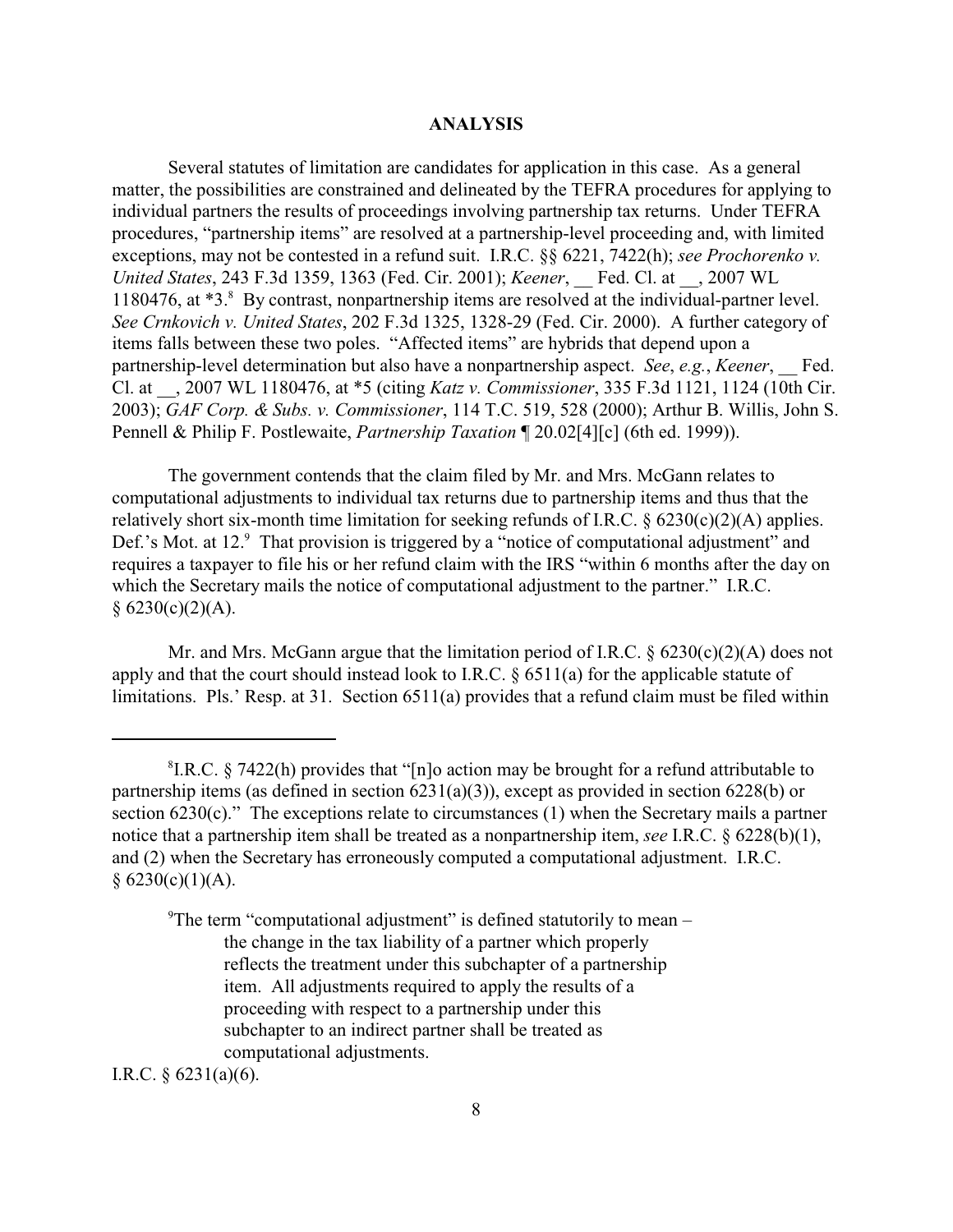the later of two years from the date the liability was paid or three years from the date the return was filed. In effect, Section 6511(a) establishes the quotidian statute of limitations for refund claims, and typically governs unless a shorter statute of limitations applies.*See Computervision Corp. v. United States*, 445 F.3d 1355, 1373 (Fed. Cir. 2006).

The government's argument that the six-month statute of limitations set out in I.R.C.  $\S$  6230(c)(2)(A) operates as a bar to the claim put forward by Mr. and Mrs. McGann has three major predicates: that (1) the assessment of the enhanced interest at issue is within the scope of a "change in . . . tax liability," I.R.C.  $\S$  6231(a)(6), (2) the assessment of the enhanced interest in this instance reflects a partnership item that was addressed conclusively in a partnership-level determination of the Tax Court, and (3) the computational adjustment respecting that partnership item was made subsequently by the IRS and appropriate notice of that computational adjustment was mailed to Mr. and Mrs. McGann more than six months prior to their submission of a refund claim. Each of these premises will be addressed in turn.<sup>10</sup>

## **A. Interest as "Tax"**

Mr. and Mrs. McGann contend that a computational adjustment does not encompass the assessment of interest at the increased rates provided by former Section 6621(c) because a computational adjustment is statutorily limited to a "change in 'tax liability.'" Pls.' Resp. at 17 (quoting I.R.C. § 6231(a)(6)). In short, in their view, the interest at issue is not a tax liability and therefore the mechanism by which the IRS assessed the interest could not have been a

 $10$ <sup>10</sup>The government makes a passing reference in its reply brief to a now-modified provision of the Internal Revenue Code that it says, for the tax year at issue in this case, specifically negated the application of the two-year limitations period set out in I.R.C. § 6511(a) for filing claims for refund. *See* Def.'s Reply at 3 (citing I.R.C. § 6230(d)(6) (1988)). That provision previously provided that "Subchapter B of Chapter 66 (relating to limitations on credit or refund [and including I.R.C. § 6511(a)]) shall not apply to any credit or refund of an overpayment attributable to a partnership item (or an affected item)." I.R.C. § 6230(d)(6) (1988). The evident purpose underlying the government's citation to this provision is to shore up the position that I.R.C.  $\S 6230(c)(2)(A)$  must apply because Section 6511(a) does not. The salient problem with the government's reference to Section 6230(d)(6) is the parenthetical inclusion of "an affected item." Taken at face value, the parenthetical inclusion would mean that there was no limitations period for filing a claim for refund respecting a substantive "affected item." Thus, as the government would have it, for substantive affected items for the taxable year at issue in this case, no limitation period applied to claims for refund.

Congress rectified this anomaly in the Taxpayer Relief Act of 1997, Pub. L. No. 105-34, § 1239(c)(1), 111 Stat. 1028, by deleting the parenthetical "(or an affected item)" following "partnership item" in Section 6230(d)(6). As discussed *infra*, at 11 n.13, the amendments made by the 1997 Act were effective for partnership taxable years beginning after August 5, 1997, the date of enactment of the 1997 Act.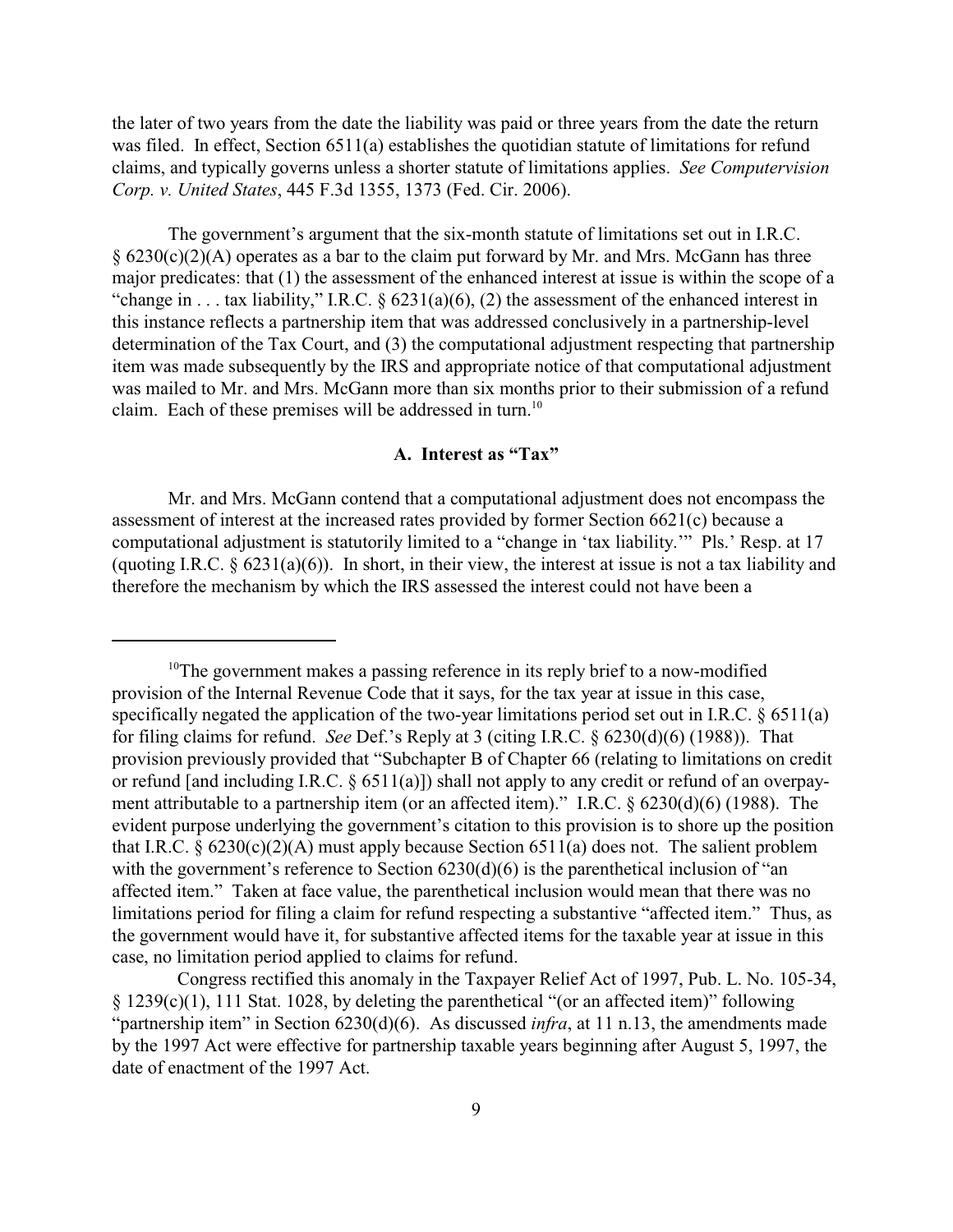computational adjustment to which the six-month time limitation of Section  $6230(c)(2)(A)$  could apply. Pls.' Resp. at 16-18.

In the ordinary course, "statutory language should be given its natural and quotidian meaning and should not be extended by implication to reach other matters." *America Online, Inc., v. United States*, 64 Fed. Cl. 571, 576 (2005). However, "[w]hen a statute includes an explicit definition, [courts] must follow that definition, even if it varies from that term's ordinary meaning." *Stenberg v. Carhart*, 530 U.S. 914, 942 (2000).

Congress has explicitly expanded the definition of the word "tax" as used in the Internal Revenue Code beyond the word's ordinary meaning by specifying that "[a]ny reference in this title [*i.e.*, the Internal Revenue Code] . . . to any tax imposed by this title shall be deemed also to refer to interest imposed by this section [*i.e.*,  $\S 6601$ ] on such tax." I.R.C.  $\S 6601(e)(1)$ .<sup>11</sup> Mr. and Mrs. McGann do not dispute that interest imposed by Section 6601 falls within this expanded definition of "tax," but they do resist the inclusion of the increased rate of interest attributable to former Section 6621(c). *See* Pls.' Surreply at 3. Their argument is that "the § 6621(c) penalty rate of interest is not *imposed by* § 6601; it is *imposed by* §6621(c)," and therefore the enhanced rate of interest does not fall within the scope of the term "tax liability" in the definition of a "computational adjustment" in Section 6231(a)(6). *Id*. at 3-4.

As a general matter, the obligation to pay interest on underpayments is imposed by Section 6601. Subsection 6601(a) provides that "[i]nterest on such [underpayment] amount at the underpayment rate established under section 6621 shall be paid." I.R.C. § 6601(a); *see Barlow v. Commissioner*, 301 F.3d 714, 722 (6th Cir. 2002) (interest assessment was prescribed by  $\S$  6601(e) but at a rate set forth in former  $\S$  6621(c)). As the cross-reference in Section 6601(a) indicates, the actual rate of interest for an underpayment is specified in Section 6621(a)(2) which provides that "[t]he underpayment rate established under this section shall be the sum of  $-$  (A) the Federal short-term rate determined under subsection (b), plus (B) 3 percentage points." I.R.C.  $\S 6621(a)(2)$ . Notably, in this same section, former  $\S 6621(c)(1)$ , before repeal, provided the rate for underpayments attributable to tax-motivated transactions:

In the case of interest payable under section 6601 with respect to any substantial underpayment attributable to tax motivated transactions, the rate of interest established under this section shall be 120 percent of the underpayment rate established under this section.

I.R.C. § 6621(c)(1) (1988). Plaintiffs endeavor to differentiate between the two rates by arguing that the standard underpayment rate is "imposed" by Section 6601 but "prescribed" in Section

<sup>&</sup>lt;sup>11</sup>I.R.C. § 6601(e)(1) excludes from this general rule subchapter B of chapter 63 of the Internal Revenue Code, which subchapter relates to deficiency procedures. *See infra*, at 22 n.28.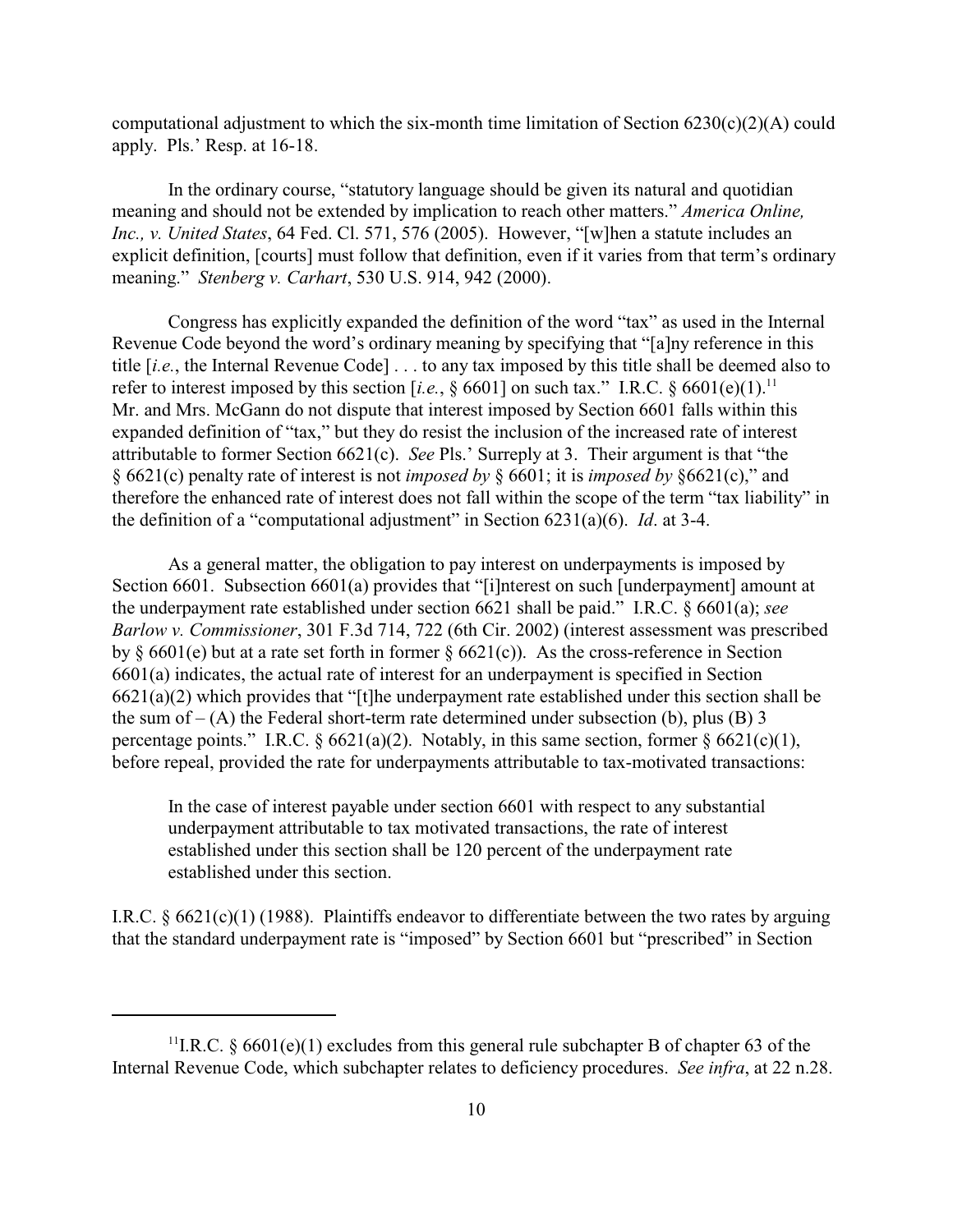6621, while the enhanced interest rate for tax motivated transactions was both imposed and prescribed by Section 6621. Pls.' Surreply at 3.<sup>12</sup>

Mr. and Mrs. McGann's parsing of the statute respecting interest rates for underpayments is unavailing. The obligation to pay interest for such underpayments is imposed by Section 6601 in each instance, and the actual rates were prescribed by Section 6621 in each instance. That former Section 6621(c) prescribed a different, enhanced rate for tax-motivated transactions does not elide that rate from the definition of "tax" in Section 6601(e)(1) as including interest imposed by Section 6601.

In short, interest assessed at the enhanced rates provided by former Section  $6621(c)$  is included within the statutory definition of the term "tax." Accordingly, the first predicate for application of the six-month statute of limitations provided by I.R.C.  $\S$  6230(c)(2)(A) has been established.

# **B. Imposition of Interest Provided by Former Section 6621(c) as a TEFRA Partnership Item**

Under TEFRA, as a general matter, for tax years beginning after September 3, 1982, a court reviewing an FPAA under I.R.C. § 6226 "ha[s] jurisdiction to determine all partnership items of the partnership for the partnership taxable year to which the notice of final partnership administrative adjustment relates [and] the proper allocation of such items among the partners." I.R.C. § 6226(f). Prior to TEFRA, both partnership-level and partner-level items were subject to proceedings at the partner level. *Keener*, Fed. Cl. at 3007 WL 1180476, at \*2. "TEFRA 'created a single unified procedure for determining the tax treatment of all partnership items at the partnership level, rather than separately at the partner level.'" *Id*. (quoting *In re Crowell*, 305 F.3d 474, 478 (6th Cir. 2002)).<sup>13</sup>

 $12$ The difference in meaning between "impose" and "prescribe" is not meaningful in this context. "Impose" means "to establish or apply as compulsory," *Webster's Seventh New Collegiate Dictionary* 420 (1970), and "prescribe" is defined as "to lay down a rule; dictate." *Id*. at 672.

 $^{13}$ As part of the Taxpayer Relief Act of 1997, Congress expanded a court's jurisdiction in a TEFRA proceeding to also include a determination of "the applicability of any penalty, addition to tax, or additional amount which relates to an adjustment to a partnership item." Pub. L. No. 105-34, § 1238(b)(1)(B), 111 Stat. 788, 1026 (codified at I.R.C. § 6226(f)). This expanded jurisdiction was applicable to "partnership taxable years ending after the date of the enactment of this Act," § 1238(c), 111 Stat. at 1027, namely, August 5, 1997, and thus it does not apply to the returns at issue in this case.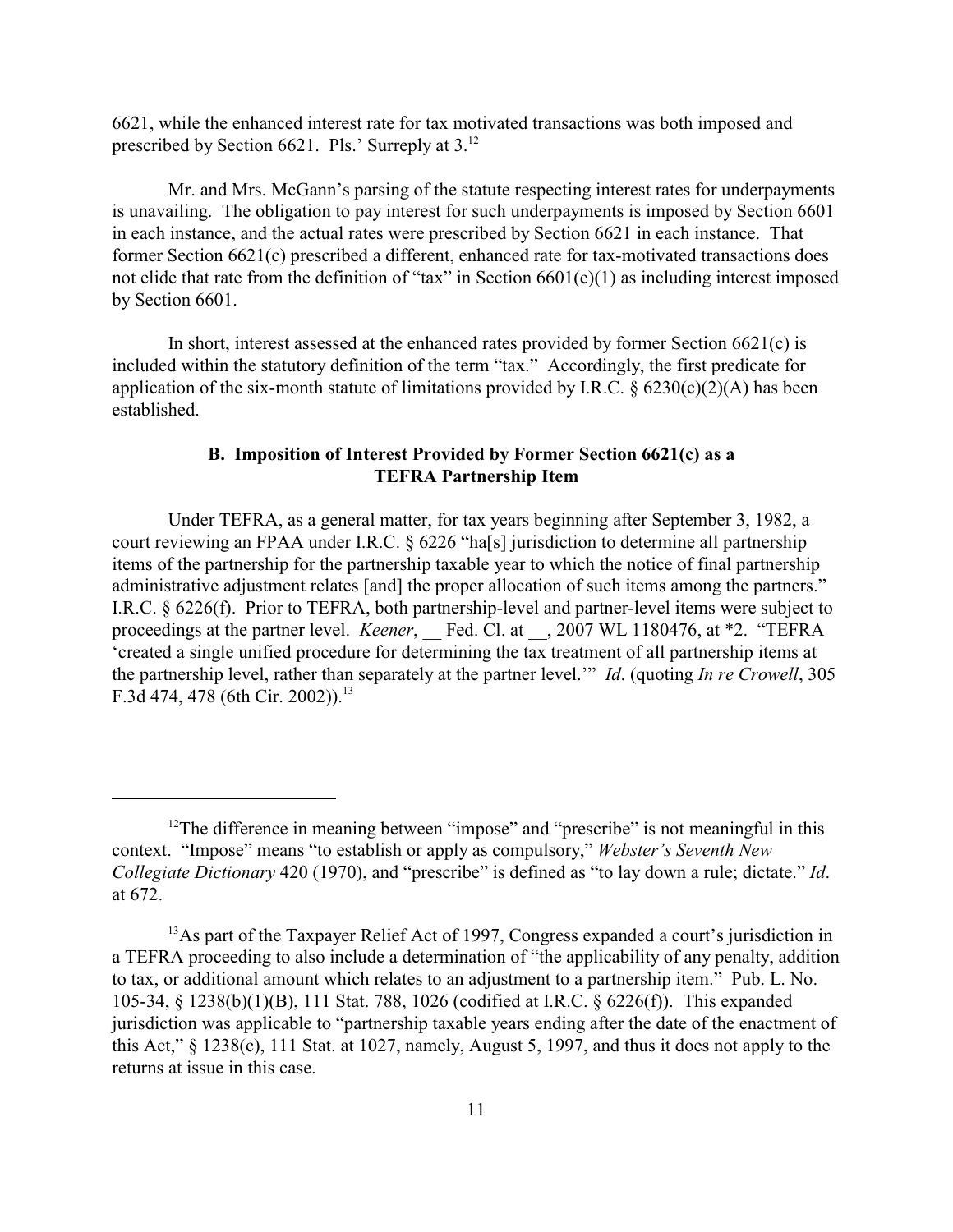In a TEFRA proceeding,

[t]he term "partnership item" means, with respect to a partnership, any item required to be taken into account for the partnership's taxable year under any provision of subtitle A [*i.e.*, the portion of the Internal Revenue Code pertaining to income taxes generally] to the extent regulations prescribed by the Secretary provide that, for purposes of this subtitle [*i.e.*, subtitle F, the portion of the tax code pertaining to procedure and administration], such item is more appropriately determined at the partnership level than at the partner level.

I.R.C. § 6231(a)(3). The Secretary of the Treasury has promulgated a regulation identifying partnership items as "items which are required to be taken into account for the taxable year of a partnership under subtitle A of the Code [and] are more appropriately determined at the partnership level than at the partner level and, therefore, are partnership items." Treas. Reg.  $§ 301.6231(a)(3)-1(a).<sup>14</sup>$ 

In short, the Tax Court, in adjudicating the petition to review the FPAA issued for Drake Oil's 1983 tax year, had jurisdiction to decide issues required to make a determination of a partnership item.<sup>15</sup> The pertinent question for this case becomes one of whether the motivation for the Drake Oil transactions and enhanced interest under former Section 6621(c) were both partnership items. As a matter purely of logic rather than law, it would seem that "the business motives and the reasonable possibility of profit in regards to a transaction executed by [a] partnership are determined at the partnership level." *Keener*, Fed. Cl. at , 2007 WL 1180476, at \*10 (citing *Tallal v. Commissioner*, 778 F.2d 275, 276 (5th Cir. 1985); *Transpac Drilling Venture*, *1983-2 by Dobbins v. United States*, 32 Fed. Cl. 810, 820 (1995), *aff'd*, 83 F.3d 1410 (Fed. Cir. 1996); *Hawley v. Commissioner*, 55 T.C.M. (CCH) 217, 1988 WL 12766, at \*7 (1988)). However, the law in this area is not necessarily always logical.

Indeed, judicial decisions are divided as to whether the applicability of the tax-motivated interest rate set forth in former Section 6621(c) is an issue properly raised in a partner-level proceeding or a partnership-level proceeding. *See Keener*, \_\_\_ Fed. Cl. at \_\_\_, 2007 WL 1180476, at \*11. The Second Circuit has concluded that the assessment of tax-motivated interest "is not a partnership item." *Field v. United States*, 328 F.3d 58, 59 (2d Cir. 2003); *accord Klein v. United States*, 86 F. Supp. 2d 690, 701 (E.D. Mich. 1999); *see also Barlow*, 301

<sup>&</sup>lt;sup>14</sup>The regulation also states that "[t]he term 'partnership item' includes . . . legal and factual determinations that underlie the determination of the amount, timing, and characterization of items of income, credit, gain, loss, deduction, etc." Treas. Reg. § 301.6231(a)(3)-1(b).

<sup>&</sup>lt;sup>15</sup>In contrast, in *Krause*, pre-TEFRA years were involved, so the Tax Court properly had both partnership-level and partner-level issues before it. *See* 99 T.C. at 132-33.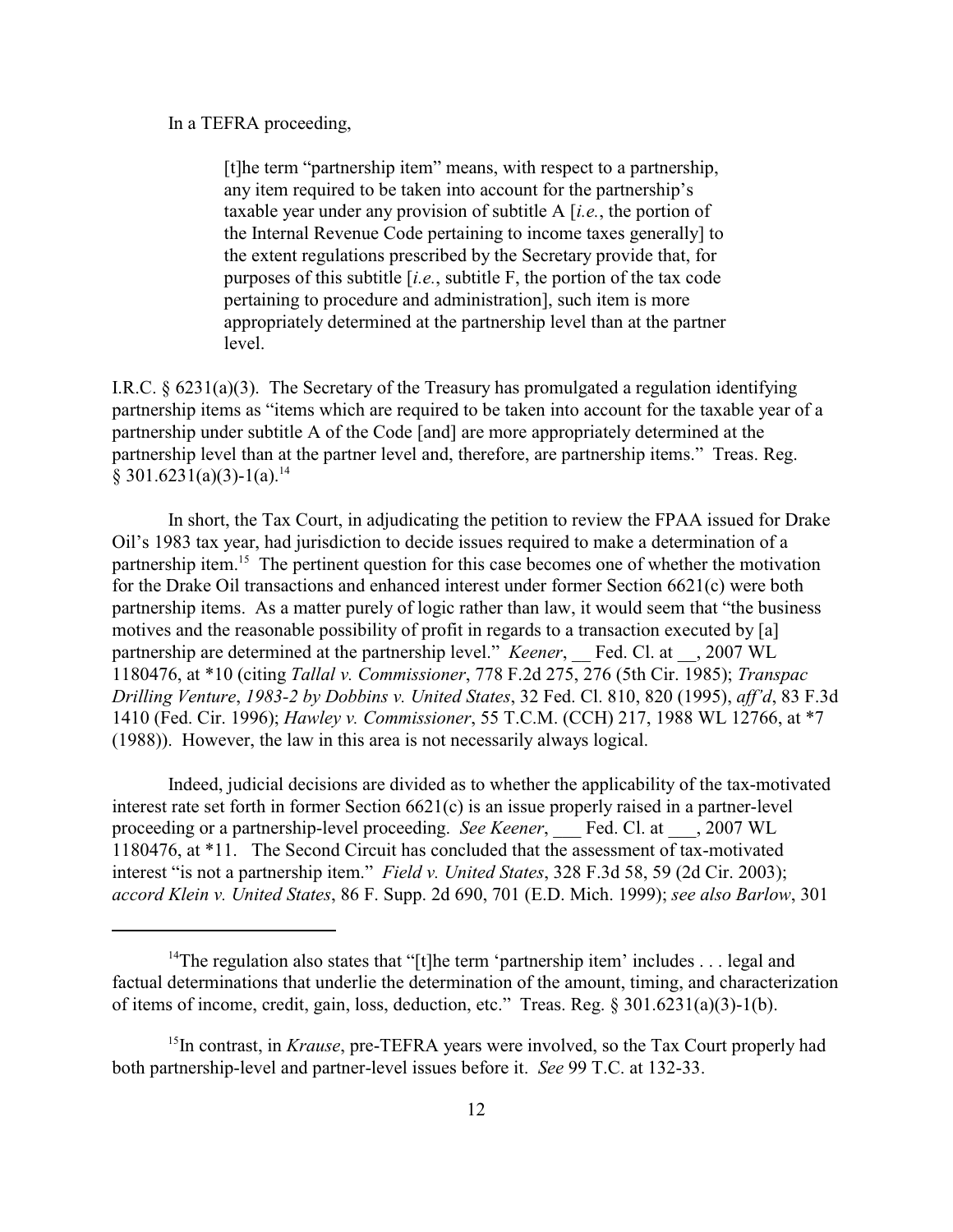F.3d at 721-22 (6th Cir. 2002) (by paying interest assessed under former § 6621(c), individual partners may establish the Tax Court's jurisdiction under § 6512(b) for a claim for refund of an overpayment of taxes).<sup>16</sup> By contrast, the Ninth Circuit has held that in a partnership-level proceeding, the Tax Court had jurisdiction to make factual findings pertaining to application of the tax-motivated interest rate of former Section 6621(c). *See River City Ranches #1 LTD v. United States*, 401 F.3d 1136, 1143-44 (9th Cir. 2005) (reversing a decision of the Tax Court that it lacked jurisdiction to make such findings in a TEFRA proceeding).<sup>17</sup> As the court recognized

The government argues that a computational adjustment can include interest, Def.'s Reply at 9, citing Temp. Treas. Reg. § 301.6231(a)(6)-1T(b) (1988) (added by 52 Fed. Reg. 6779-81, 6790-91 (Mar. 5, 1987)), which provides that "[a] computational adjustment includes any interest due with respect to any underpayment or overpayment of tax attributable to adjustments to reflect properly the treatment of partnership items." This portion of the temporary regulation, however, has no bearing on substantive affected items. Indeed, the immediately preceding portion of the same temporary regulation, Temp. Treas. Reg.  $\S 301.6231(a)(6)-1T(a)$ (1988), explains that "changes in a partner's tax liability with respect to affected items that require partner-level determinations . . . are not included in a computational adjustment."

<sup>17</sup>In *River City Ranches*, the Ninth Circuit relied upon I.R.C.  $\S$  6226(f), as amended by the Taxpayer Relief Act of 1997, 401 F.3d at 1140, 1143-44, notwithstanding the fact that the 1997 amendments were not retroactive and applied only to "partnership taxable years ending after the date of the enactment of this Act." *Supra*, at 11 n.13 (quoting the text added to I.R.C.  $§ 6226(f)).$ 

The Tax Court has consistently ruled that interest under former Section  $\S 6621(c)$ "[wa]s an affected item which may require findings of fact peculiar to a particular partner and as such c[ould] not be determined in a partnership-level proceeding." *Ertz v. Commissioner*, 93 T.C.M. (CCH) 696, 2007 WL 174133, at \*14 (2007) (citing *Affiliated Equip. Leasing II v. Commissioner*, 97 T.C. 575, 577-78 (1991); *N.C.F. Energy Partners v. Commissioner*, 89 T.C. 741, 745-46 (1987)). However after *River City Ranches*, for cases appealable to the Ninth Circuit, the Tax Court "defer[red] to the Ninth Circuit's determination that, for purposes of [former] section 6621(c), the character of a partnership's transactions is a partnership item to be determined at the partnership level." *Ertz*, 2007 WL 174133, at \*15 (citing *Golsen v. Commissioner*, 54 T.C. 742, 757 (1970), *aff'd*, 445 F.2d 985 (10th Cir. 1971)).

 Also, in *Hildebrand v. Commissioner*, 28 F.3d 1024, 1026, 1028 (10th Cir. 1994), the Tenth Circuit upheld the Tax Court's decision in *Krause* which had applied the higher interest rate specified in former Section 6621(c) to the taxpayers. In *Hill v. United States*, 204 F.3d 1214, 1219-20 (9th Cir. 2000), the Ninth Circuit did likewise. These cases involved both TEFRA and

<sup>&</sup>lt;sup>16</sup>The Federal Circuit also has used the term "nonpartnership items" in reference to taxmotivated interest. *See Prochorenko*, 243 F.3d at 1365 (citing an assertion made by the government). *See also Slovacek v. United States*, 40 Fed. Cl. 828, 831 (1998) (distinguishing interest under former § 6621(c) from partnership items). In a decision preceding *Prochorenko*, *Olson v. United States*, 172 F.3d 1311, 1315 n.1, 1318 n.2 (Fed. Cir. 1999), the issue had been waived.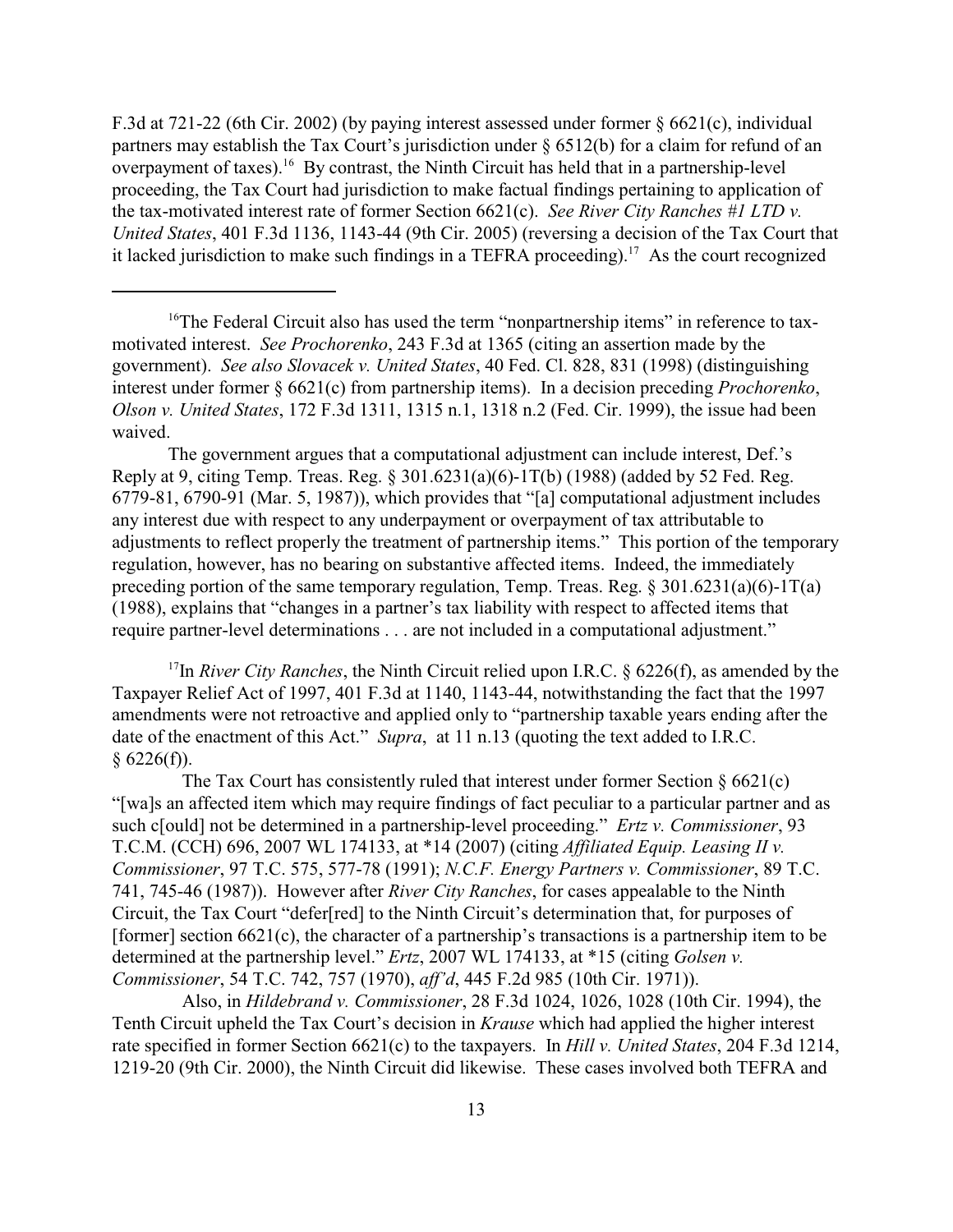in *Keener*, in a partnership-level proceeding, a court may indeed make determinations of partnership items that would, in turn, bear upon a subsequent determination of the applicability of enhanced interest under former Section 6621(c). *Keener*, Fed. Cl. at , 2007 WL 1180476, at \*12.<sup>18</sup>

Interest at the higher rate under former Section 6621(c) was reserved for any "substantial underpayment attributable to tax motivated transactions." I.R.C.  $\S 6621(c)(1)$  (1988). Classification of an activity as a tax-motivated transaction is not an issue unique to partners, partnerships, or TEFRA. *See, e.g., Leslie v. Commissioner*, 146 F.3d 643, 645, 648 (9th Cir. 1998) (gold futures straddle transactions by individual taxpayers). Former Subsection 6621(c) defined "the term 'tax motivated transaction'" as meaning –

> (i) any valuation overstatement (within the meaning of section  $6659(c)$ ),

> (ii) any loss disallowed by reason of section  $465(a)$  and any credit disallowed under section 46(c)(8),

> (iii) any straddle (as defined in section 1092(c) without regard to subsections (d) and (e) of section 1092),

> (iv) any use of an accounting method specified in regulations prescribed by the Secretary as a use which may result in a substantial distortion of income for any period, and

(v) any sham or fraudulent transaction.

 $18$ In *Ertz*, the Tax Court explained that

2007 WL at 174133, at \*15.

pre-TEFRA years, and the petitioners in *Hill* and the IRS had entered a stipulation that the decision in *Krause* would serve as the opinion in *Hill*. *See Hill*, 204 F.3d at 1217. Similarly, the Ninth Circuit's decision affirming the tax court's imposition of tax-motivated interest rates in *Wolf v. Commissioner*, 4 F.3d 709, 710, 715-16 (9th Cir. 1993), involved pre-TEFRA years.

<sup>[</sup>t]he partnership item component is the character of the partnership's transactions; *i.e.*, whether the transactions were tax motivated. *See* [*River City Ranches*, 401 F.3d] at 1143-1144. The affected item components are what amount of the partner's underpayment of tax is attributable to the partnership's tax-motivated transactions and whether that underpayment is substantial.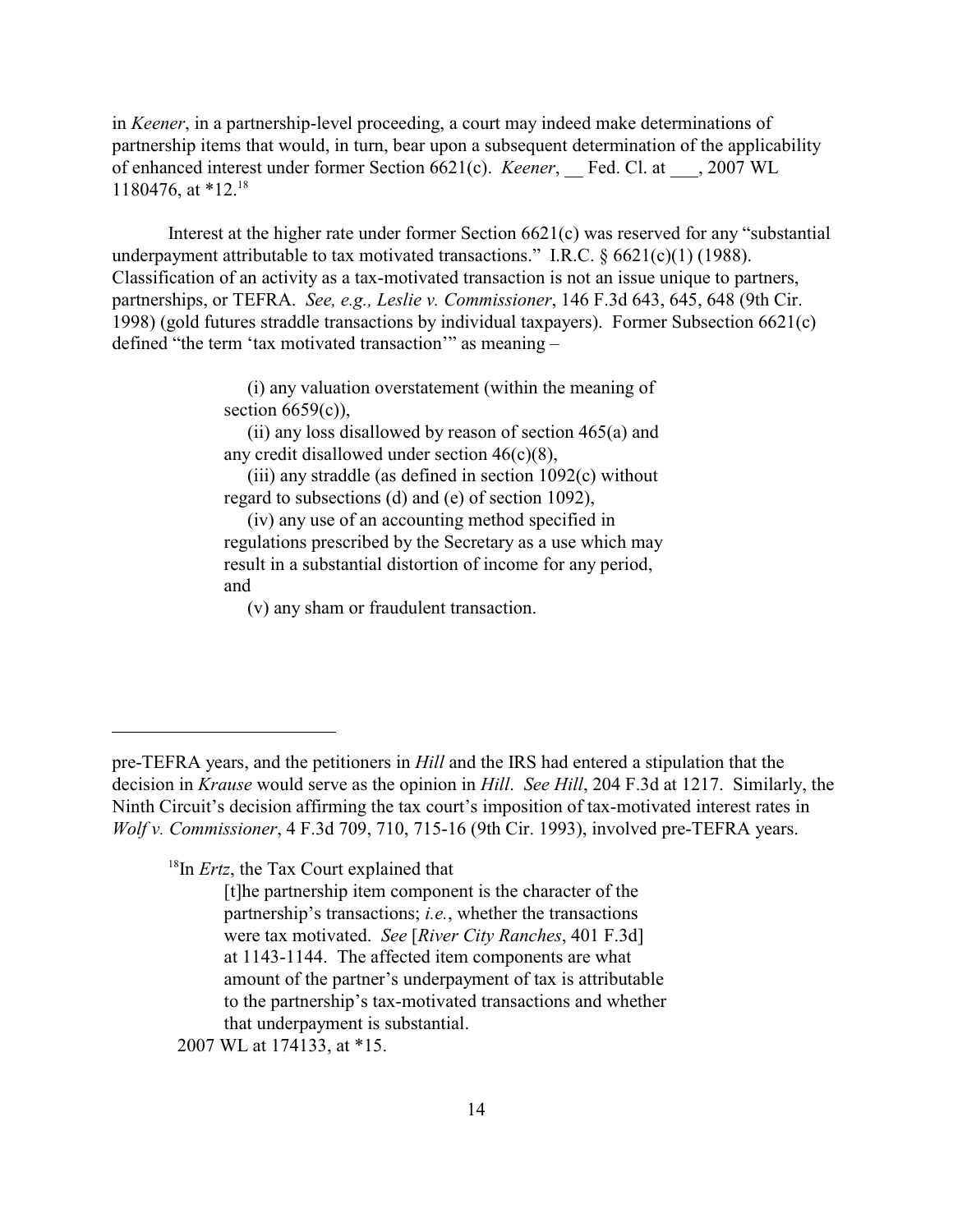I.R.C. §  $6621(c)(3)(A)(i)-(v)$  (1988).<sup>19</sup> The former Subsection also gave the Secretary authority to specify other types of transactions that would fit within this rubric:

> The Secretary may by regulations specify other types of transactions which will be treated as tax motivated for purposes of this subsection and may by regulations provide that specified transactions being treated as tax motivated will no longer be so treated. In prescribing regulations under the preceding sentence, the Secretary shall take into account –

> > (i) the ratio of tax benefits to cash invested,

(ii) the methods of promoting the use of this

type of transaction, and

(iii) other relevant considerations.

I.R.C. § 6621(c)(3)(B) (1988). Statutorily, the effective date for types of transactions added by regulation had to be after the date the pertinent regulation was promulgated: "Any regulations prescribed under subparagraph (A)(iv) or (B) shall apply only to interest accruing after a date (specified in such regulations) which is after the date on which such regulations are prescribed." I.R.C.  $\S 6621(c)(3)(C)$  (1988).

On December 26, 1984, the Secretary issued a temporary regulation which specified that "[a]ny deduction disallowed for any period under section 183, relating to an activity engaged in by an individual or an S corporation that is not engaged in for profit" was "considered to be attributable to tax motivated transactions." Temporary Treas. Reg. § 301.6621-2T, A-4 (added by Increased Rate of Interest on Substantial Underpayments Attributable to Certain Tax Motivated Transactions, 49 Fed. Reg. 50,390 (Dec. 28, 1984)).

The Treasury Regulations thus introduce Section 183 of the Code into the equation, but specifically by reference to "an activity engaged in by an individual or an S corporation," not a partnership. Temporary Treas. Reg. § 301.6621-2T, A-4. In turn, I.R.C. § 183 explicitly sets out the same limitation. It covers "an activity engaged in by an individual or an S corporation, if such activity is not engaged in for profit." I.R.C. § 183(a). Section 183 was added to the Internal Revenue Code in 1969, *see* Tax Reform Act of 1969, Pub. L. No. 91-172, Tit. II, § 213(a), 83 Stat. 487, 571, and has been amended on a number of occasions thereafter, but never to expand coverage beyond the fundamental limitation of applying to individuals and S corporations. It has, however, been construed to work in concert with I.R.C. § 162, which bears on allowable deductions for trade or business expenses, and I.R.C. § 212, which covers allowable deductions for expenses for production of income. *See e.g.*, *Carter v. Commissioner*, 645 F.2d 784 (9th Cir. 1981).

 $19$ An underpayment is "substantial" if the total amount of underpayment attributable to tax motivated transactions exceeds  $$1,000$ . I.R.C.  $§$  6621(c)(2).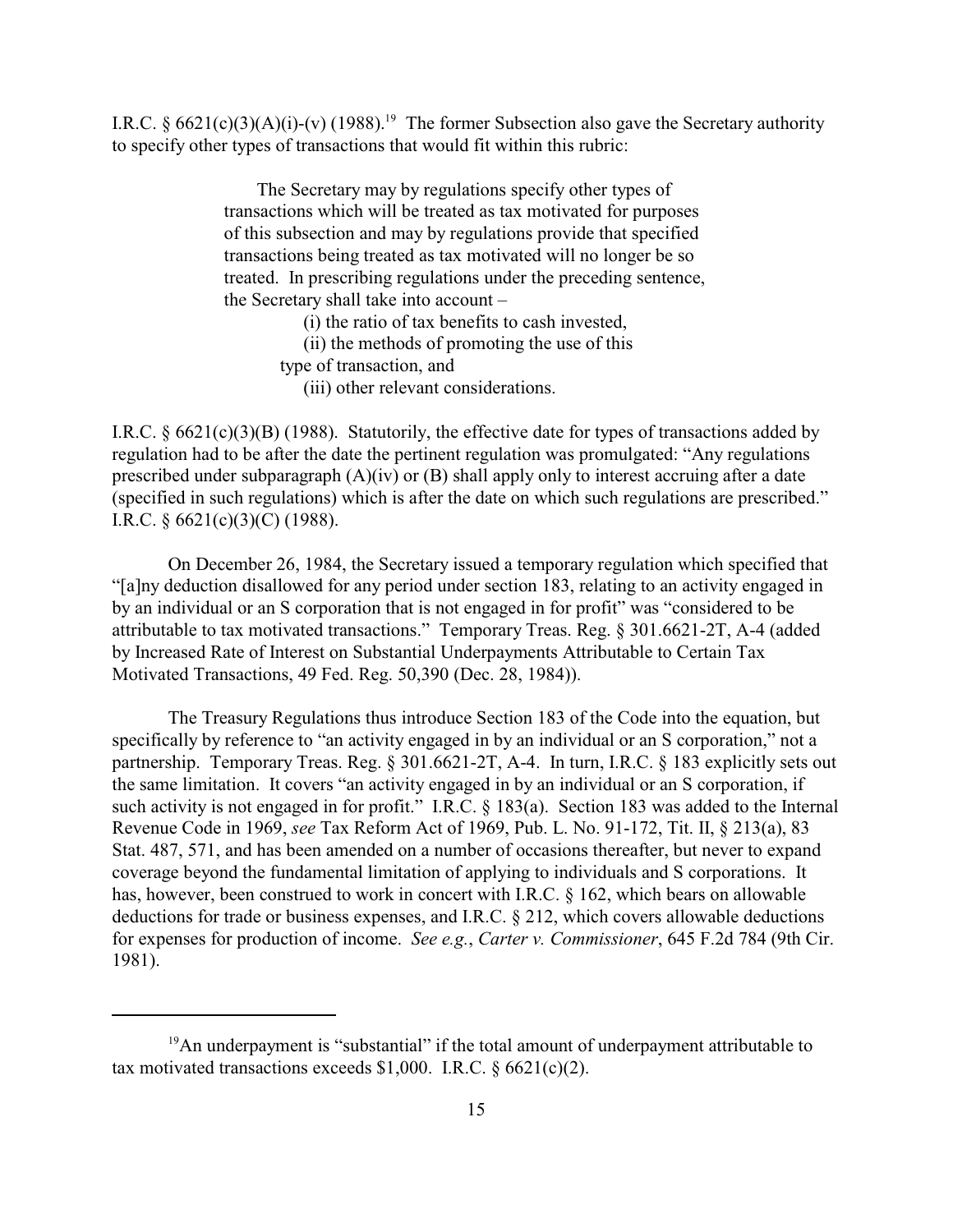The application *vel non* of Section 183 is a significant factor in resolution of this case.<sup>20</sup> The Tax Court's dismissal of the petition for review in *Vulcan Oil* for failure to prosecute, *see* Pls.' Supp., Ex. A at A-68 (*Vulcan Oil* Dismissal Order), was premised upon a motion by the IRS that recited that "proposed adjustments to partnership items in this case . . . have been computed based on I.R.C. § 183 in accordance with the opinion [of the Tax Court] in *Krause*." Pls.' Supp., Ex. A at A-65 (*Vulcan Oil* Dismissal Mot. ¶ 34); *see supra* at 4.

The related proceedings in *Krause* had canvassed closely related transactions for the 1982 and 1983 tax years of Barton Enhanced Oil Production Income Fund ("Barton"). 99 T.C. at 133- 34. Petitioner Gary E. Krause was the tax matters partner of Barton. Because 1982 was a pre-TEFRA tax year, Mr. Krause's individual tax returns were at issue for that year, but Barton's partnership return was at issue for 1983. *Id*<sup>21</sup> One of the primary issues in *Krause* was "[w]hether the investments in and the activities of the partnerships were entered into and engaged in with actual and honest profit objectives." *Id*. at 134. After an extensive analysis of the facts, the question was answered in the negative, and the Tax Court disallowed the losses of the partnerships citing Section 183. *Id*. at 176. That court refused to impose additional tax and interest for negligence, *id*. at 178, but it applied the increased rate of interest under former Section 6621(c) for tax-motivated transactions. *Id*. at 180. In *Hildebrand*, the Tax Court's decision in *Krause* was affirmed on appeal. 28 F.3d at 1028.

In supporting its position in this case, the government relies on I.R.C.  $\S$  6226(h), which provides that "the decision of the [Tax] [C]ourt dismissing [a TEFRA] action shall be considered as its decision that the notice of final partnership administrative adjustment is correct." I.R.C. § 6226(h); *see* Def.'s Reply at 31 (paraphrasing Subsection 6226(h)). In that context, the government urges the court to apply more than just the adjustments of the FPAA, and, in addition, to give effect to the statement of the FPAA that "[i]t has not been established that the claimed deductions originated . . . in a transaction entered into for profit," Pls.' Supp., Ex. A at A-15 (FPAA), by treating that statement as a sufficient predicate for enhanced interest under

 $^{20}$ In this respect, the court is required to extend several steps beyond the analysis by Judge Allegra in *Keener*, and reach issues associated with the role of Section 183 in a TEFRA partnership-level proceeding. Such issues were not present in *Keener* because in that case the TEFRA proceedings in the Tax Court had been resolved by a settlement agreement, and the key question presented was the scope of that agreement. *Keener*, Fed. Cl. at \_\_, \_\_, 2007 WL 1180476, at \*1, 8-9. Thus, in *Keener*, the court found it unnecessary to address "the arguments raised in defendant's second motion to dismiss," *i.e.*, whether the limitation period prescribed in I.R.C. § 6230(c)(2)(A) operated to bar the taxpayers claim for refund of additional interest paid under former Section 6621(c). *Keener*, Fed. Cl. at n.25, 2007 WL 1180476, at \*14 n.25.

 $^{21}$ Similar issues were raised regarding other taxpayers for tax years 1980, 1981, and 1982, all of which were pre-TEFRA tax years. *Krause*, 99 T.C. at 132-34.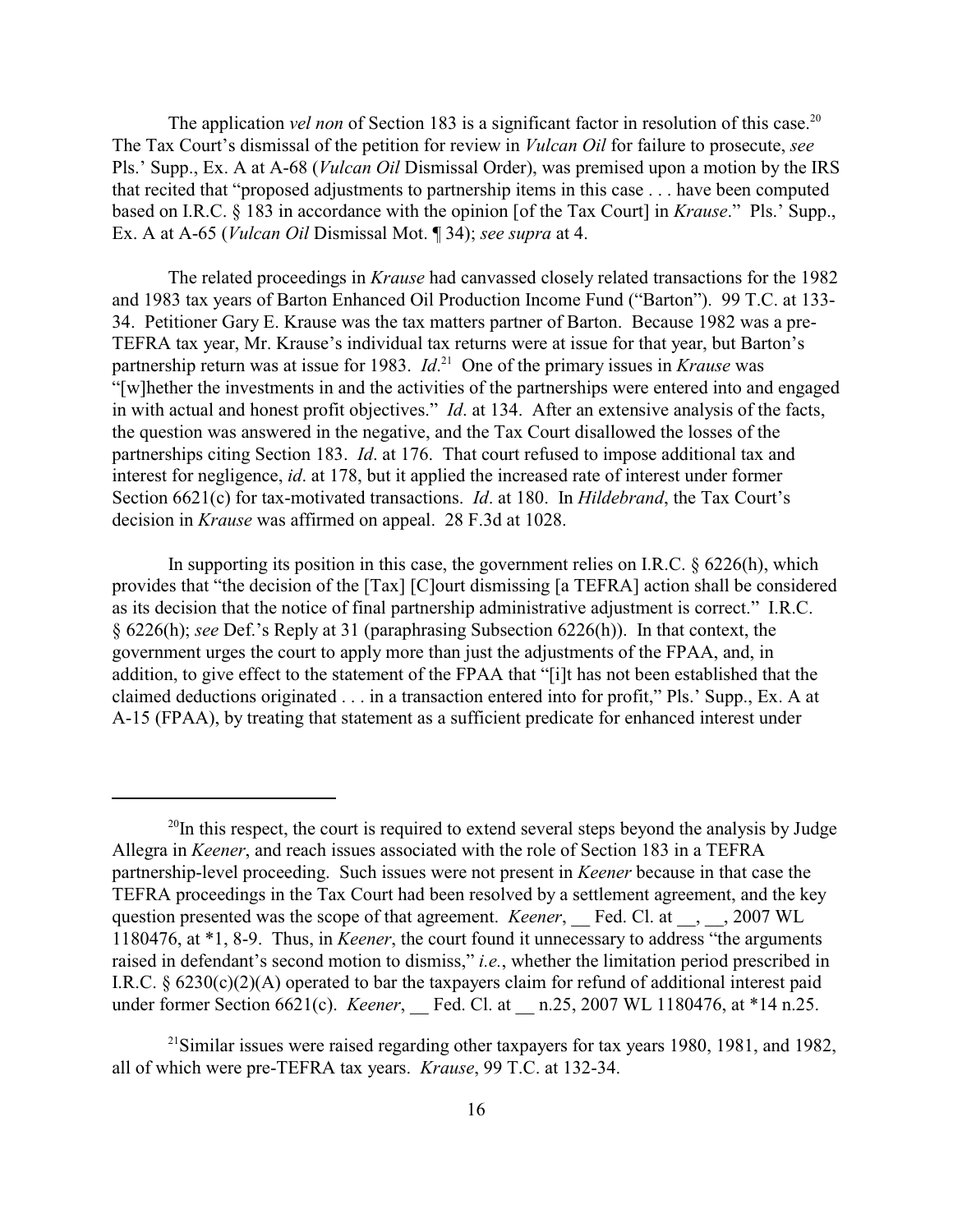former Section  $6621(c)$ .<sup>22</sup> By this step, the government contends that the Tax Court's dismissal in *Vulcan Oil* builds in a finding under Section 183 that must also be applied, without more, in this proceeding. Hr'g Tr. 37:10-11 (Jan. 29, 2007).<sup>23</sup> Arguably, Section 183 would be implicated "[i]n the case of an activity *engaged in by an individual or an S corporation*," I.R.C. § 183(a) (emphasis added), where a finding of a lack of profit motive is a necessary, but not a sufficient, condition for additional interest to have been imposed. $24$ 

The Ninth Circuit has stated that Section 183 "applies to partnerships despite the statute's failure to mention them," *Hill v. Commissioner*, 204 F.3d 1214, 1218 (9th Cir. 2000), but the Fifth Circuit has opined that the plain language of Section 183 demands that "deductions for partnership expenses are not allowed or disallowed directly under I.R.C. § 183 itself." *Copeland v. Commissioner*, 290 F.3d 326, 335 (5th Cir. 2002). The reasoning of the Ninth and Fifth Circuits illuminates their conflicting decisions over the applicability of Section 183 in partnership-level proceedings respecting a determination of profit motivation and thus taxmotivated transactions. In *Hill*, for the proposition that Section 183 applied to the partnerships at issue, the Ninth Circuit cited *Wolf v. Commissioner*, 4 F.3d 709, 712-13 (9th Cir. 1993). *Hill*, 204 F.3d at 1218. *Wolf* had involved a taxpayer's returns for the 1979-82 tax years and thus

 $^{23}$ Though the taxpayers apparently did not attach a complete copy of the FPAA for Drake Oil to their petition before the Tax Court, the *Vulcan Oil* dismissal motion filed by the IRS purported to supply the Tax Court with "[c]omplete copies of the Notices of Final Partnership Administrative Adjustments." Pls.' Supp., Ex. A at A-64 (*Vulcan Oil* Dismissal Mot. ¶ 32).

 $22$ The government's position is "that the [c]ourt is precluded by statute from overturning the *Vulcan Oil* determination that plaintiffs' partnership activities lack a profit motive under § 183. That determination constitutes a determination of a partnership item, as defined in § 6231(a)(3)." Def.'s Resp. to Pls.' Surreply at 11. The government extends the reach of its postulates by arguing that "even if erroneous, the disallowance of plaintiffs' partnership deductions under § 183 in *Vulcan Oil* cannot be disturbed here." Def.'s Resp. to Pls.' Surreply at 12. This line of argument, however, misleadingly collapses and greatly oversimplifies the questions actually before the court. The disallowance of the partnership deductions of Drake Oil is not disputed. In effect, however, the government would have this court accept that a taxmotivated-transaction finding is a partnership item in a TEFRA proceeding that could be translated directly to a partner-level computational adjustment without any further partner-level findings. Instead, the government's arguments actually encompass a series of steps: (1) whether that disallowance could be accompanied by findings that the partnership transactions were taxmotivated, (2) whether those findings would constitute "partnership items" that would be binding on individual taxpayers rather than substantive "affected items," and (3) whether the disposition of such items could be reflected in computational adjustments that among other things, included enhanced interest under former Section 6621(c).

 $^{24}$ Findings would also have to be made respecting an individual taxpayer's circumstances along the lines specified in *Ertz*, 2007 WL 174133, at \*15 (quoted *supra*, at 14 n.18.).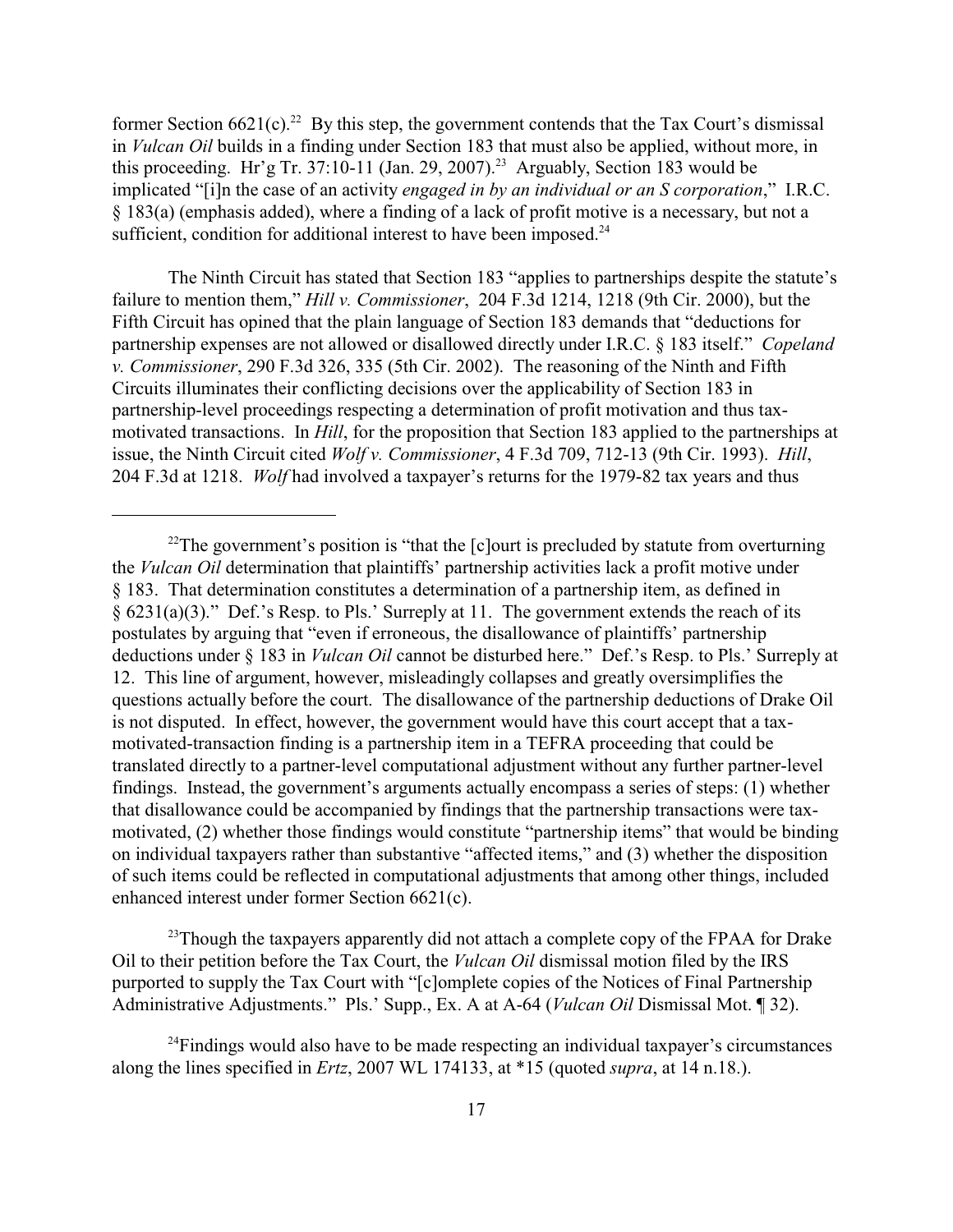antedated the applicability of TEFRA. *See* 4 F.3d at 710. The Tax Court proceeding in *Wolf* was conducted under the pre-TEFRA regime in which the individual taxpayer's return and motivation were directly at issue, as to matters derived from partnerships as well as other activity. Accordingly, *Wolf* does not support the proposition stated in *Hill*, *i.e.*, that Section 183 applies to partnership-level matters in TEFRA proceedings notwithstanding the contrary statutory text. In *Copeland*, the Fifth Circuit focused on the statutory language of Section 183, explaining that the Section by its express terms did not apply to partnerships. *Copeland*, 290 F.3d at 335. Rather, the determination of whether expenses attributable to partnership activities are deductible is actually controlled by Sections 162 or 174. *Id*. at 335-36. "[T]he factors from I.R.C. § 183 are only *tools* for determining the requisite profit objective under I.R.C. §§ 162 and 174." *Id*. at 335. In *Copeland*, the court concluded that "[n]o individual and no S corporation engaged in any activity here, with or without a profit motive." *Id*. at 334.

The Fifth Circuit in *Copeland* also addressed Temp. Treas. Reg. § 301.6621-2T, A-4(1), specifying that losses would be "disallowed for any period under section 183, relating to an activity engaged in by an individual or an S corporation that is not engaged in for profit." *Copeland*, 290 F.3d at 338 (quoting Temp. Treas. Reg. § 301.6621-2T, A-4(1)). The Fifth Circuit described this language as a "clear and unambiguous regulatory mandate" that "[t]here must be (1) a deduction (2) that is disallowed under I.R.C. § 183, (3) that is related to an activity engaged in by an individual or an S corporation, and (4) that is not engaged in for profit." *Copeland*, 290 F.3d at 333. "[I]n promulgating [Temp. Treas. Reg.] § 301.6621-2T, the Secretary *could* have defined a tax motivated transaction as one for which a *profit motive, as analyzed under the factors of § 183, was found lacking*, but the Secretary did not." *Id*. at 338. Because "[Temp. Treas. Reg.] § 301.6621-2T defines a tax motivated transaction as a *deduction that has been disallowed under § 183*, and no such disallowance has been or could have been made in this [partnership] case," *id.*, the Fifth Circuit ruled that there could have been no finding that, without more, would support imposition of enhanced interest under former Section 6621(c). *Id*.

The court is not persuaded that the Ninth Circuit's decision in *Hill* and the somewhat similar ruling by the Tenth Circuit in *Hildebrand* provide an adequate rationale to read the Tax Court's decision in *Vulcan Oil* to dismiss for failure to prosecute as including more than the disallowance of deductions attributable to Drake Oil. To construe that decision as also encompassing the finding that Drake Oil engaged in tax-motivated transactions *and* as holding that such a finding could be translated directly, without more, as a computational adjustment to the returns of individual partners stretches the law too far. Instead, as the Fifth Circuit's decision in *Copeland* indicates, Section 183 and Temp. Treas. Reg. § 301.6621-2T, A-4(1), should be interpreted to mean just what they say – with the result that here the tax-motivated-transaction finding could not be made directly in a TEFRA proceeding as a partnership item that would, without more, engender enhanced interest for the affected partner under former Section 6621(c). *See Copeland*, 290 F.3d at 338; *see also Field*, 328 F.3d at 60, n.3 (additional interest under former Section 6621(c) is not a partnership item but rather is an affected item that turns on factual determinations made at the individual partner level and thus is not a mere computational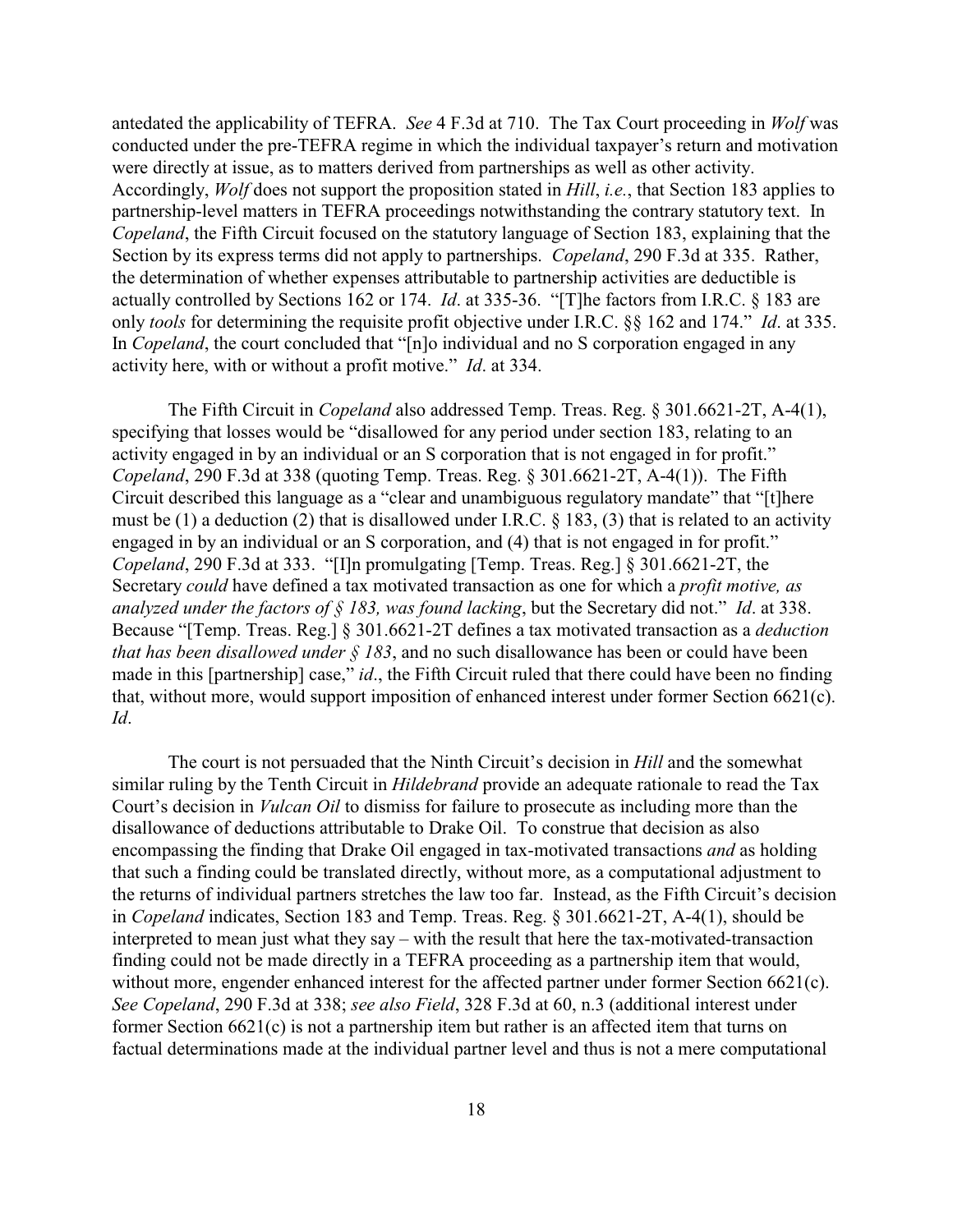adjustment); *Barlow v. Commissioner*, 80 T.C.M. (CCH) 632, 2000 WL 1649506, at \*16-18 (Nov. 3, 2000) (same), *aff'd*, 301 F.3d 714 (6th Cir. 2002). Accordingly, the assessment of interest at the tax-motivated transaction rate was not "necessary . . . to apply . . . the decision" of the Tax Court in *Vulcan Oil*. I.R.C. § 6230(c)(1)(A)(ii).

Finally, in an argument made for the first time in its Reply Brief, the government contends that the Tax Court's decision in *Vulcan Oil* binds this court's decision in the present matter through operation of *res judicata.* See Def.'s Reply at 28-32.<sup>25</sup> As the government has presented it, this issue has many similarities to the government's arguments regarding the finality of the FPAA as governed by I.R.C. § 6226(h). The government does not argue that the Tax Court specifically addressed whether the enhanced interest rate specified by former Section 6621(c) should be applied to the resulting underpayments of tax by individual partners. Instead, the government maintains that the Tax Court "applied *Krause* and disallowed the loss deductions reported by Drake Oil under [I.R.C.] § 183." Def.'s Reply at 27. However, as the government conceded at the hearing on the present motion, the Tax Court's "decision itself does not mention section 183 or *Krause*." Hr'g Tr. 33:8-9 (Jan. 29, 2007). Only in the IRS's motion before the Tax Court to dismiss that case for lack of prosecution were Section 183 and the *Krause* decision mentioned. *See* Pls.'s Supp., Ex. A at A-65 (*Vulcan Oil* Dismissal Mot. ¶ 34). A court's grant of a motion is not an adoption of every argument the movant made in support of the motion. *See*, *e.g.*, *Chippewa Cree Tribe of the Rocky Boy's Reservation v. United States*, 69 Fed. Cl. 639, 662 (2006). Moreover, the decision of the Tax Court was explicitly based on the taxpayers' "failure properly to prosecute." Pls.' Supp., Ex. A at A-68 (*Vulcan Oil* Dismissal Order). The Tax Court did not address any substantive issues of tax law in its decision. As the IRS recited in its *Vulcan Oil* Dismissal Motion, the tax matters partner had failed to communicate with his own counsel, the Tax Court, and counsel for the IRS. *Id*. at A-61 (*Vulcan Oil* Dismissal Mot. ¶ 25). Furthermore, Drake Oil had not designated a new tax matters partner, nor had any of its partners stepped forward to serve in that capacity. *Id*. at A-61 to A-62 (*Vulcan Oil* Dismissal Mot. ¶¶ 26- 27).

Under Tax Court Rule 123(d), that court's decision to dismiss for failure to prosecute was an adjudication "on the merits." It could, but did not necessarily, have *res judicata* effect. *Cf. International Nutrition Co. v. Horphag Research, Ltd.*, 220 F.3d 1325, 1328-29 (Fed. Cir. 2000) ("Contrary to INC's argument, default judgment can give rise to res judicata. . . . INC therefore cannot avoid the bar of res judicata on the ground that SCERPA's opposition was abandoned and dismissed for failure to prosecute."). Here, however, the embedded question as to which the bar is sought is one of law, *viz.*, whether a finding respecting a tax-motivated transaction is a "partnership item" that can be translated directly to a partner's individual return, without more, notwithstanding the contrary text of Temporary Treas. Reg. § 301.6621-2T, A-4(i) and I.R.C.

<sup>&</sup>lt;sup>25</sup>The court will address this issue on the merits despite the fact that it was not raised in a timely fashion, primarily because the post-hearing supplemental briefing obviated any prejudice to plaintiffs that might otherwise have ensued.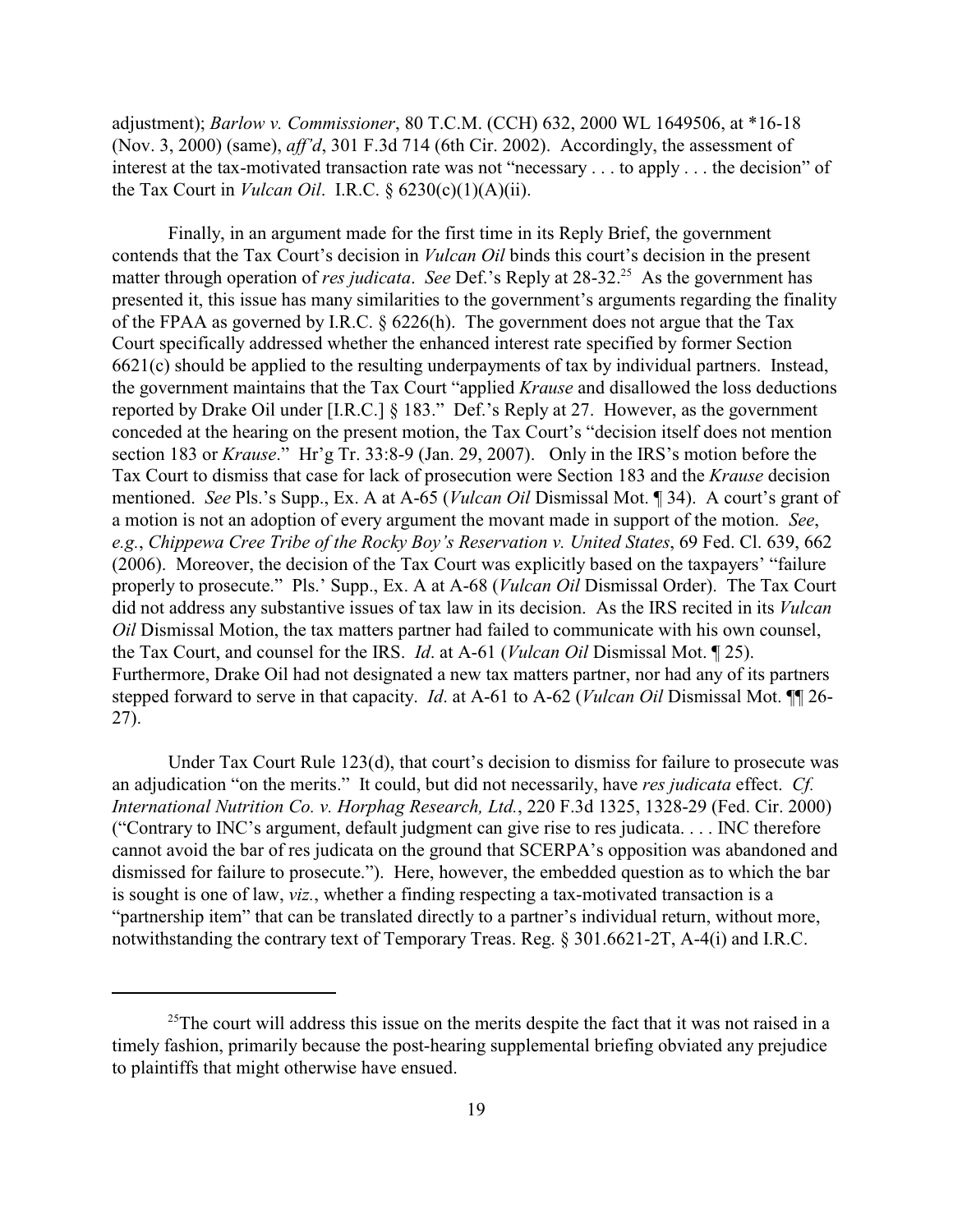§ 183. There is nothing in the proposed FPAA that accompanied the *Vulcan Oil* Dismissal Motion that addressed that question. *See* Pls.' Supp., Ex. A at A-11 to A-18 (FPAA).

Consequently, the second predicate for application of the six-month time limitation of I.R.C.  $\S$  6230(c)(2)(A) has not been met, and the refund claim filed with the IRS by Mr. and Mrs. McGann was not time-barred by that provision. The government's motion to dismiss accordingly will be denied.

#### **C. Notice of Computational Adjustment**

As a matter of judicial prudence, although the disposition of the second issue in this case is sufficient to require denial of the government's motion to dismiss, the court nonetheless will also address the third issue, *i.e.*, the adequacy of the IRS's notice of computational adjustment. The court does so in substantial part because the government puts forward the contention that the notice was adequate but, as an alternative, "agree<sup>[s]</sup> that discovery would be appropriate" before resolution of the issue. Def.'s Resp. to Pls.' Surreply at 10.

To restate the legal framework, if the mechanism by which the IRS could have assessed Mr. and Mrs. McGann with interest at the enhanced rate provided by former Section 6621(c) were, contrary to this court's analysis, a computational adjustment under I.R.C. § 6230(c)(2)(A), Mr. and Mrs. McGann could submit a claim for refund to the IRS so long as they did so within "6 months after the day on which the Secretary mail[ed] the notice of computational adjustment to the partner." I.R.C.  $\S 6230(c)(2)(A)$ . Mr. and Mrs. McGann concededly received from the IRS a letter dated February 28, 2003, transmitting Form 4549A, Income Tax Examination Changes, along with Form 886-A, Explanation of Items. Def.'s Mot., App. B, Ex. 2 at B-3 to B-6 (Forms 4549A and 886-A). These forms unquestionably gave notice to Mr. and Mrs. McGann that their tax liability for the 1983 tax year was increased by \$8,620.00, *id*. at B-4 (Form 4549A), and Mr. and Mrs. McGann promptly paid that amount. Def.'s Mot., App. B, Ex. 3 at B-8 (Form 4340). There also should have been little doubt that interest would have been payable because of the underpayment. The question is whether the notice of computational adjustment was adequate within the meaning of I.R.C.  $\S$  6230(c)(2)(A) with respect to imposition of the enhanced interest rate under former I.R.C.  $\S 6621(c).^{26}$ 

Mr. and Mrs. McGann argue that "neither th[e] Form 4549A with its accompanying letter, attachments, and enclosures nor the notice of assessment mailed on March 24, 2003, were legally sufficient to put a partner on notice that the IRS intended to impose the [former] § 6621(c) . . . rate of interest or to inform a partner of the amount of interest actually assessed due to imposition of the higher [former] § 6621(c) rate." Pls.' Surreply at 13. Absent an adequate

 $^{26}$ Counsel were each asked whether any prior judicial decision had addressed the adequacy of a notice of computational adjustment for purposes of Section  $6230(c)(2)(A)$ , and each responded negatively. Hr'g Tr. 64:16-25, 79:13-19 (Jan. 29, 2007). The court similarly has not been able to locate any such precedent.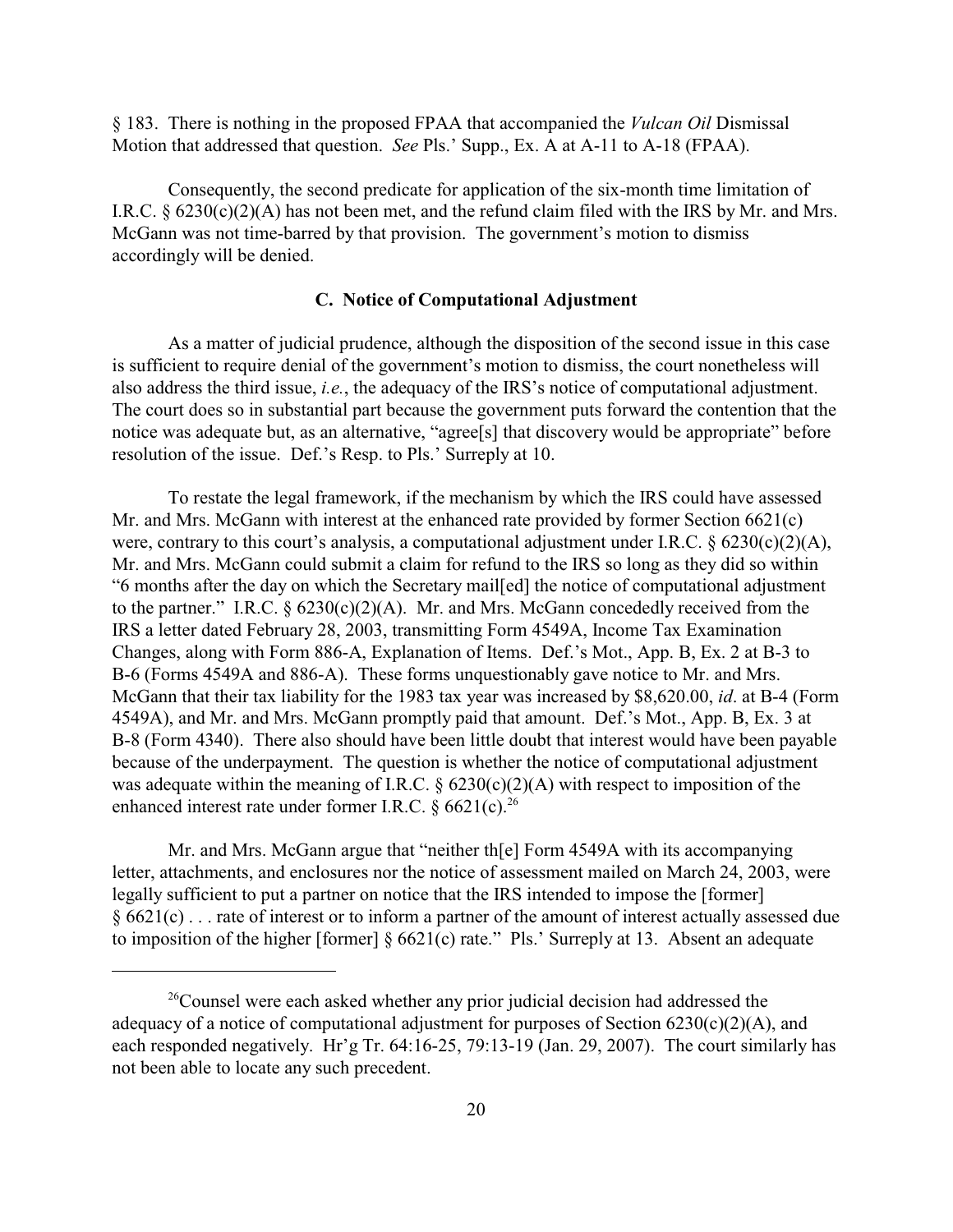notice of computational adjustment respecting enhanced interest, plaintiffs contend that the sixmonth limitations period could not yet have commenced to run. *Id*. at 13-16. The government does not dispute the implication of such a finding. *See* Hr'g Tr. 84:18-24 (Jan. 29, 2007) ("[W]e might find ourselves in a position where the six-month period for their claim [*i.e.*, as to enhanced interest under former Section 6621(c)] never began to run.").

The Form 4549A, Income Tax Examination Changes stated that the tax due, \$8,620.00, was "attributable [to] Tax Motivated Transactions [for which] TMT interest will accrue and be assessed at 120% of underpayment rate in accordance with [former] IRC § 6621(c)." Def.'s Mot., App. B, Ex. 2 at B-5 (Form 4549A). Yet, the Form 4549A showed the amount of "0.00" for "TMT Interest – computed 03/22/2003 on TMT underpayment." *Id*. Moreover, the attached Form 886-A stated:

*all or part of the underpayment* of tax you were required to show on your return is a substantial understatement attributable to tax motivated transactions, as defined by [former] Section 6621(c)(3) of the Internal Revenue Code. Accordingly, the annual interest rate payable on your income taxes on *this understatement* is 120 percent of the adjusted rate established under Section 6621(b).

*Id*. at B-6 (Form 886-A) (all capital letters in original) (emphasis added). The Form 886-A did not state what, if any, part of the underpayment was in fact due to tax-motivated transactions. Accordingly, the reference to "all or part of the underpayment" without an indication of (1) whether the entire underpayment was attributable to tax-motivated transactions, or (2) which "part of the underpayment," if any, was so attributable, at a minimum reduced the force and effect of the commentary and reinforced the specification in the Form 4549A that "0.00" was due for TMT interest through March 22, 2003. Viewed overall, these references do not indicate that the IRS actually intended to apply the enhanced interest rate specified in former Section 6621(c).

The government suggests that any shortcomings of the first mailing were cured by the contents of the notice of balance due sent to Mr. and Mrs. McGann with a date of March 24, 2003. *See* Def.'s Reply at 16. This notice showed a balance due of \$66,095.04, less a credit for the payment roughly two weeks earlier of \$8,620.00, for a total due of \$57,475.04. Pls.' Resp., App. B at B-1 (Notice of Balance Due); Def.'s Mot., App. B, Ex. 3 at B-8 (Form 4340). In effect, the notice was a bill for interest, and it indicated that the interest was being charged under "IRC section 6601." Pls.' Resp., App. B at B-2 (Notice of Balance Due). In the notice, the interest rates listed were shown without reference to any particular subsection of Section 6621. *Id*. In fact, however, the rates shown reflected the standard underpayment rate established under Subsection 6621(a), not the enhanced underpayment rates established under former Subsection 6621(c). *Id*. Moreover, the notice of balance due recited that interest was payable from October 1, 1998 through January 1, 2003, without any explanation of why that particular period was pertinent to the imposition of interest. *See id*. Arguably, the pertinent period would reach back to the due date of the original return (or January 1, 1985, whichever was later) up to the date of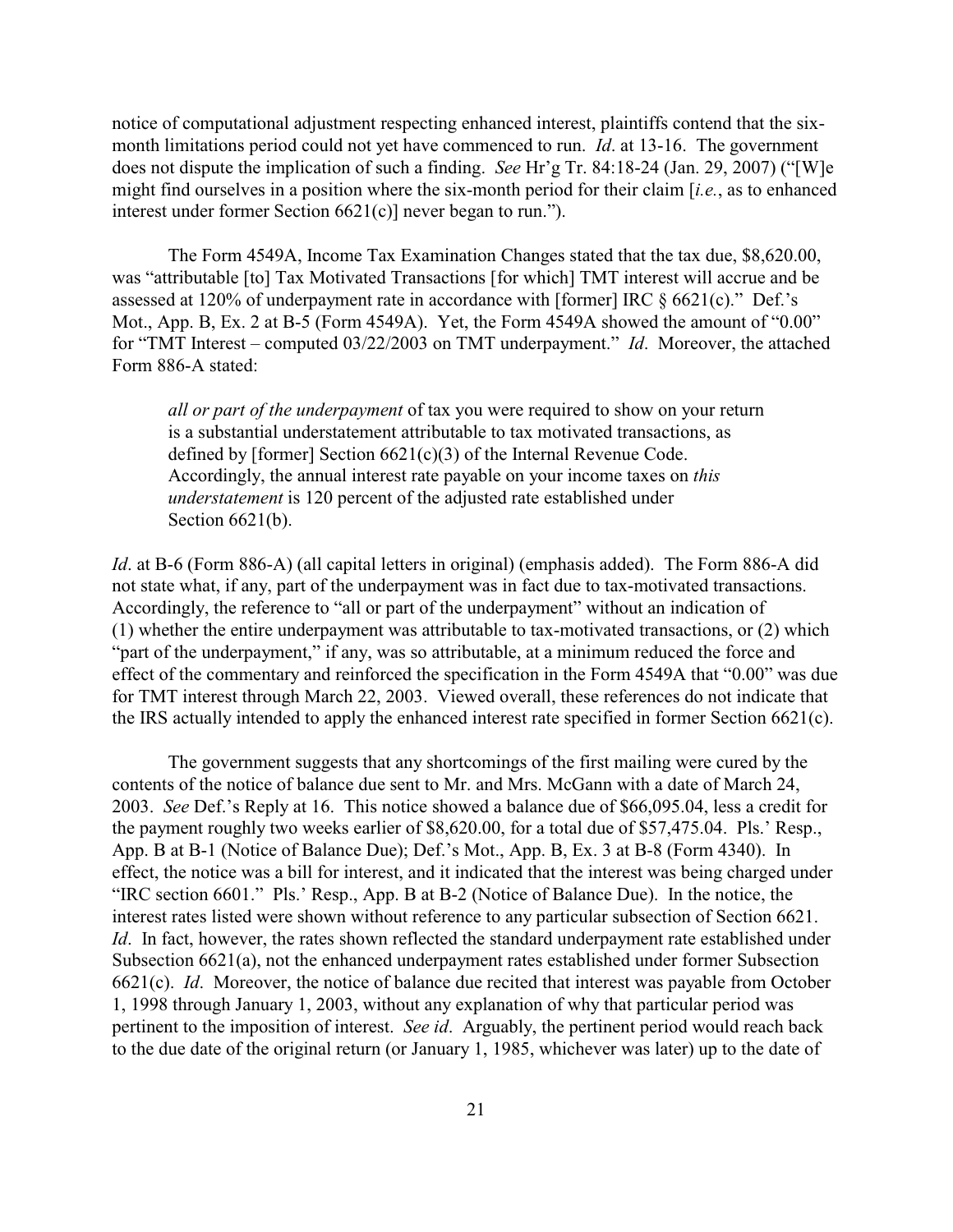the notice of balance due. Additionally, the notice of balance due bears no indication that it is to be taken as a notice of computational adjustment, nor does it disclose that Mr. and Mrs. McGann would have had to contest any amounts said to be due within a six-months' period thereafter. See id.<sup>27</sup>

In practical, if not legal, effect, a notice of computational adjustment bears at least a superficial similarity to a notice of deficiency issued under I.R.C.  $\frac{8}{9}$  6211-16<sup>28</sup> Congress, in denominating these two devices, employed the word "notice." *See* I.R.C. §§ 6212(a),  $6230(c)(2)(A)$ . In a number of cases, courts have been called upon to examine notices of deficiency to determine "whether the notice imparted enough information to provide the taxpayer with fair notice." *Scar v. Commissioner*, 814 F.2d 1363, 1368 (9th Cir. 1987). This enquiry is instructive for deciding whether the Service actually provided notice to Mr. and Mrs. McGann of a computational adjustment respecting enhanced interest. While providing enough information generally "requires only a statement of the amount of the penalty and a demand for payment," *Planned Invs., Inc. v. United States*, 881 F.2d 340, 344 (6th Cir. 1989), here the IRS actually provided Mr. and Mrs. McGann with information that contravened the position the IRS is now taking. Courts have distinguished between "not giv[ing] any reasons," *Sealy Power, Ltd. v. Commissioner*, 46 F.3d 382, 388 n.25 (5th Cir. 1995) (commenting that a notice of deficiency will be upheld even if it gives no reasons for the assessment), and providing defective or misleading information. *See Commissioner v. Transport Mfg. and Equip. Co.*, 478 F.2d 731, 735 (8th Cir. 1973) ("Deficiency assessments are usually presumptively correct, and the taxpayer has the burden to prove them wrong. The taxpayer works at an extreme disadvantage in trying to invalidate deficiency assessments if he does not specifically know why the Commissioner is challenging the taxpayer.") (footnote omitted); *see also Portillo v. Commissioner*, 932 F.2d 1128, 1132 (5th Cir. 1991) (notice must "specify the amount of the deficiency or provide the information necessary to compute the deficiency"); *Estate of Yaeger v. Commissioner*, 889 F.2d 29, 35 (2d Cir. 1989) ("The taxpayer must demonstrate that the notice was misleading."); *Del Castillo v. Commissioner*, 92 T.C.M. (CCH) 112 (2006), 2006 WL 2346452, at \*2 (finding notice of deficiency valid when it was "in no way contradictory or unclear on its face"); *Hacker v. Commissioner*, 65 T.C.M. (CCH) 3041, 1993 WL 232398, at \*3 (1993) ("The function of the notice of deficiency is to give fair notice of [the I.R.S.'s] determination."); *Willis v.*

<sup>&</sup>lt;sup>27</sup>Similarly, neither the Form 4549A nor the accompanying Form 886-A previously sent to Mr. and Mrs. McGann contained such an advisory. Def.'s Mot., App. B, Ex. 2 at B-3 to B-6 (Forms 4549A and 886-A).

 $^{28}$ Statutorily, the requirements for assessing a deficiency in taxes "shall not apply to the assessment or collection of any computational adjustment," I.R.C. § 6230(a)(1), except, *inter alia*, if "any deficiency [is] attributable to . . . affected items which require partner level determinations." I.R.C.  $\S 6230(a)(2)(i)$ . However, I.R.C.  $\S 6601(e)(1)$  establishes an exception to this exception to the exception, by specifying that interest shall be deemed to be a "tax" "except [for I.R.C. §§ 6211-16], relating to deficiency procedures." I.R.C. 6601(e)(1) (second sentence).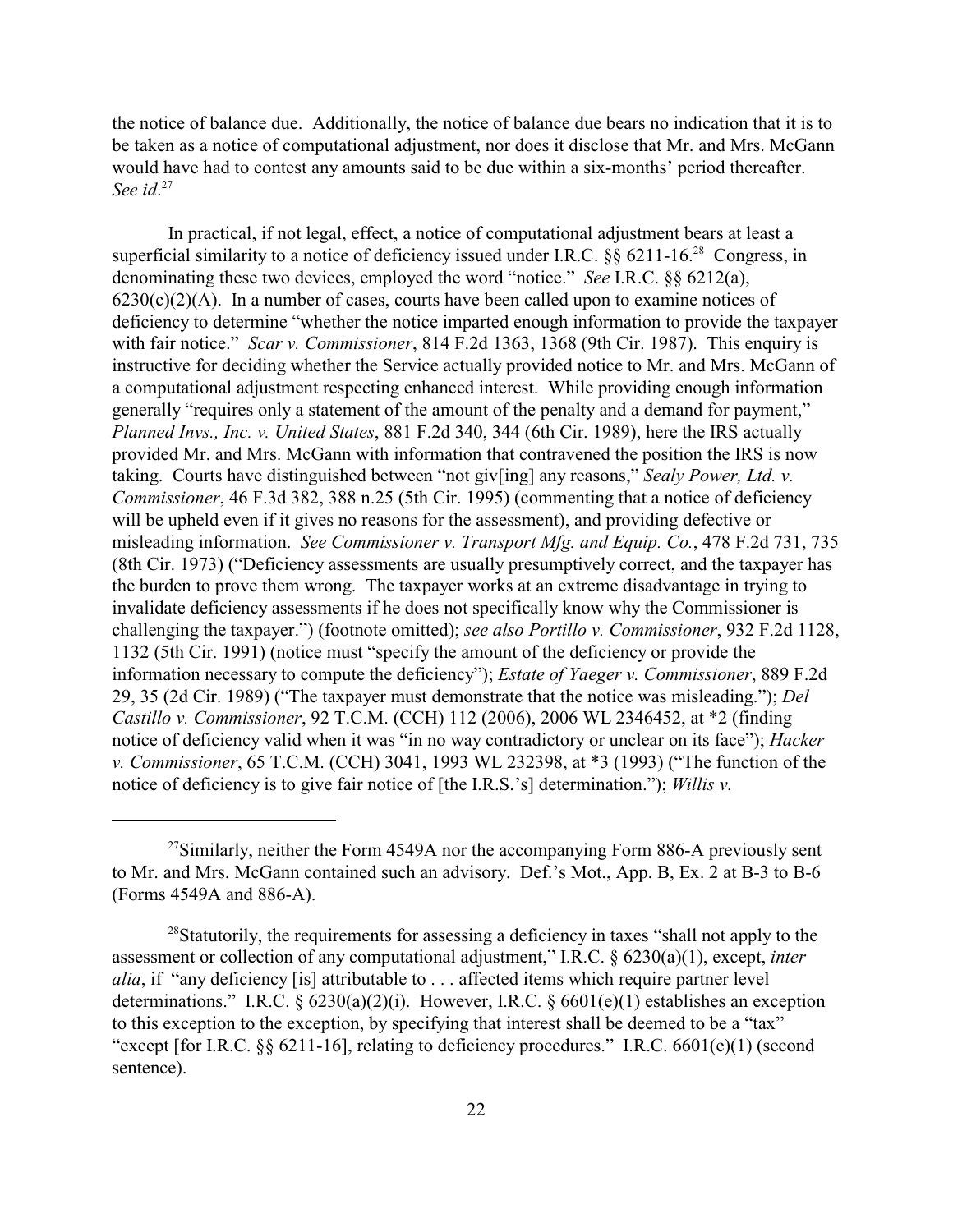*Commissioner*, 40 T.C.M. (CCH) 934 (1980) (concluding that a notice of deficiency was valid when taxpayers were not "misled or misinformed"). Moreover, "the longer the Commissioner delays in not expressly advising the taxpayer of the intended theories, the more reason there is to conclude that the taxpayer has not received fair notice and has been substantially prejudiced." *Transport Mfg. & Equip.*, 478 F.2d at 736. In this instance, the IRS's mailing of a Form 4549A showing that no "TMT Interest" was being imposed, and the subsequent notice listing only standard underpayment rates, are especially troublesome in light of the IRS's position that the notice triggered the six-month statute of limitations for filing refund claims respecting enhanced interest. *See* Def.'s Mot., App. B, Ex. 2 at B-5 (Form 4549A), B-6 (Form 886-A).

The government finally contends that plaintiffs were not actually misled because either they or their advisors concluded that the IRS was seeking to apply the enhanced rate of interest specified under former Section 6621(c). *See* Def.'s Reply at 19. The government argues that Mr. and Mrs. McGann's request for abatement filed April 14, 2003, demonstrates that "the IRS had notified and plaintiffs knew that all interest charged in the notice of assessment on their \$8,620 underpayment had been computed at the tax motivated rate." *Id*. This contention amounts to a claim that Mr. and Mrs. McGann suffered no prejudice due to the ability of their advisors in due course to decipher the position that the IRS might in fact be taking respecting interest. Prior precedents have indeed focused on prejudice as a factor in evaluating the adequacy of notice. For example, in cases where the IRS provided a notice of deficiency, which, though meeting the minimum threshold to supply jurisdiction, nonetheless did not inform a taxpayer of the Service's rationale, the Tax Court has shifted the burden of proof. *See e.g., Estate of Abraham v. Commissioner*, 408 F.3d 26, 35 (1st Cir. 2005) ("[W]here the Notice of Deficiency fails to adequately 'describe the basis on which the Commissioner relies to support a deficiency determination' and the Commissioner seeks to establish the deficiency on a basis not described in the Notice, the burden shifts to the Commissioner on that new basis.") (quoting *Shea v. Commissioner*, 112 T.C. 183, 197 (1999)). *See also Transport Mfg. & Equip.*, 478 F.2d at 735-36 ("Although the most appropriate times to advise the taxpayer of the Commissioner's theories to sustain an assessment would be first in the notice of deficiency and then in the Commissioner's answer, we do not hold that the Commissioner necessarily loses his right to pursue a theory or Code section that is not specifically raised before or at trial. The basic consideration is whether the taxpayer is surprised and disadvantaged."); *Rio Grande Holding, Inc. v. Commissioner*, 67 T.C.M. (CCH) 3022, 1994 WL 223413, at \*3 (1994) ("[T]he standard applicable in this case is whether [the taxpayer] knew, or reasonably should have known . . . . 'Obviously this objective standard focuses on whether [the taxpayer] was justifiably misled or deceived by the mistakes in the notice.'" (citation omitted)); *Jerry Lipps, Inc. v. Commissioner*, 59 T.C.M. (CCH) 849 (1990) ("[I]t is well settled that [the I.R.S.'s] determinations may be upheld for reasons other than those assigned in the notices of deficiency. The question of whether a party will be permitted, at a particular point, to amend the pleadings or raise new matters depends on considerations of surprise and prejudice.") (citations omitted).

Here the prejudice to Mr. and Mrs. McGann due to the flawed notice provided by the IRS cannot be ameliorated by a curative step such as shifting the burden of proof from the taxpayers